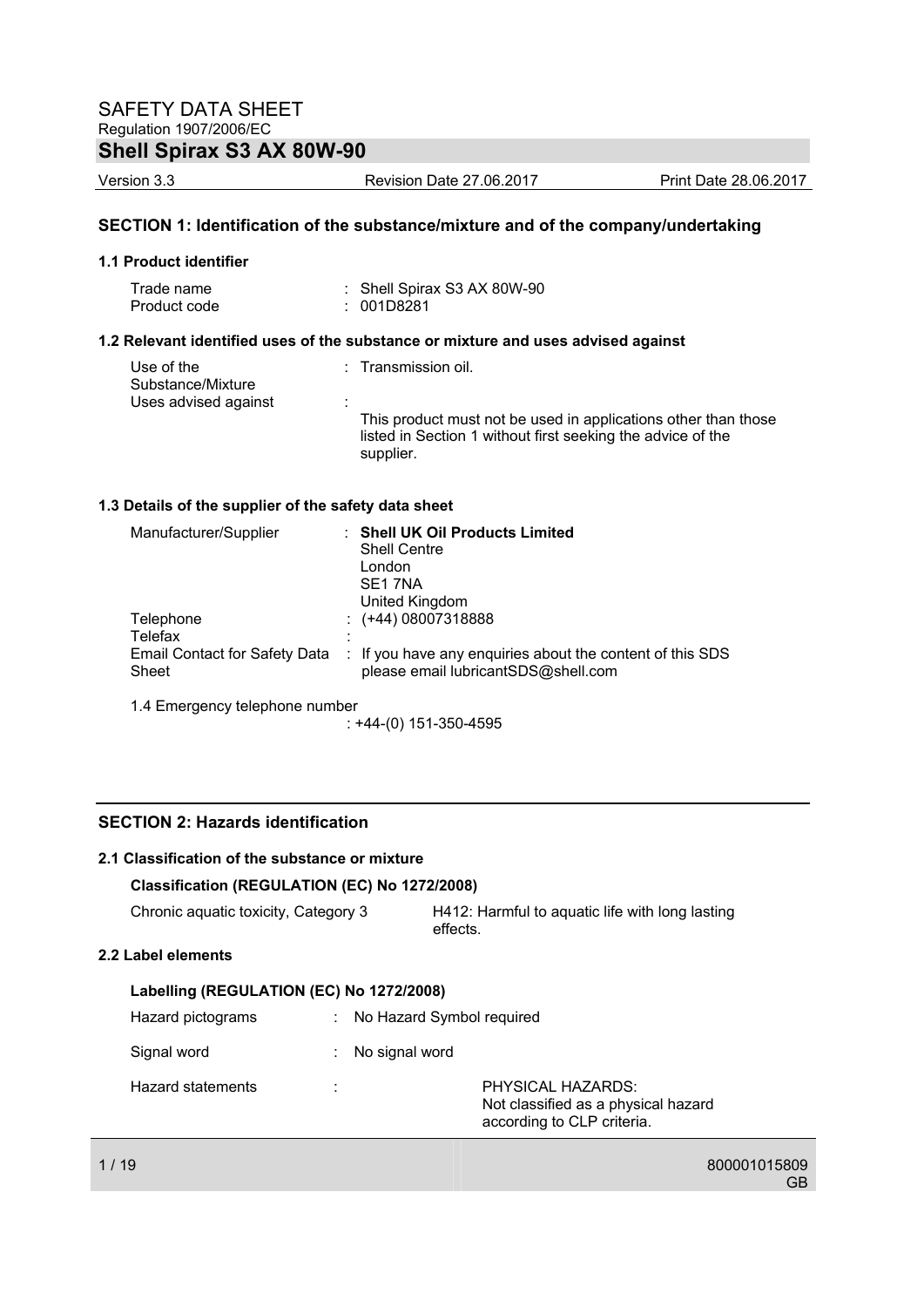| Version 3.3              | Revision Date 27,06,2017                       |                                                                                                                                                                       | Print Date 28.06.2017 |
|--------------------------|------------------------------------------------|-----------------------------------------------------------------------------------------------------------------------------------------------------------------------|-----------------------|
|                          | H412                                           | <b>HEALTH HAZARDS:</b><br>Not classified as a health hazard under CLP<br>criteria.<br>ENVIRONMENTAL HAZARDS:<br>Harmful to aquatic life with long lasting<br>effects. |                       |
| Precautionary statements | <b>Prevention:</b><br>P273<br><b>Response:</b> | Avoid release to the environment.                                                                                                                                     |                       |
|                          |                                                | No precautionary phrases.                                                                                                                                             |                       |
|                          | Storage:                                       | No precautionary phrases.                                                                                                                                             |                       |
|                          | Disposal:<br>P <sub>501</sub>                  | Dispose of contents/ container to an                                                                                                                                  |                       |
|                          |                                                | approved waste disposal plant.                                                                                                                                        |                       |

#### **2.3 Other hazards**

This mixture does not contain any REACH registered substances that are assessed to be a PBT or a vPvB.

Prolonged or repeated skin contact without proper cleaning can clog the pores of the skin resulting in disorders such as oil acne/folliculitis.

Used oil may contain harmful impurities.

Not classified as flammable but will burn.

#### **SECTION 3: Composition/information on ingredients**

#### **3.2 Mixtures**

Chemical nature : Highly refined mineral oils and additives. The highly refined mineral oil contains <3% (w/w) DMSOextract, according to IP346.

> : \* contains one or more of the following CAS-numbers (REACH registration numbers): 64742-53-6 (01-2119480375- 34), 64742-54-7 (01-2119484627-25), 64742-55-8 (01- 2119487077-29), 64742-56-9 (01-2119480132-48), 64742-65- 0 (01-2119471299-27), 68037-01-4 (01-2119486452-34), 72623-86-0 (01-2119474878-16), 72623-87-1 (01- 2119474889-13), 8042-47-5 (01-2119487078-27), 848301-69- 9 (01-0000020163-82).

#### **Hazardous components**

| Chemical name         | CAS-No.      | <b>Classification</b> | Concentration |
|-----------------------|--------------|-----------------------|---------------|
|                       | EC-No.       | (REGULATION           | [%]           |
|                       | Registration | $(EC)$ No             |               |
|                       | number       | 1272/2008)            |               |
| Alkyl dithiophosphate | 255881-94-8  | Eye Irrit.2; H319     | $0.25 - 0.9$  |
|                       | 401-850-9    | Aquatic Acute1;       |               |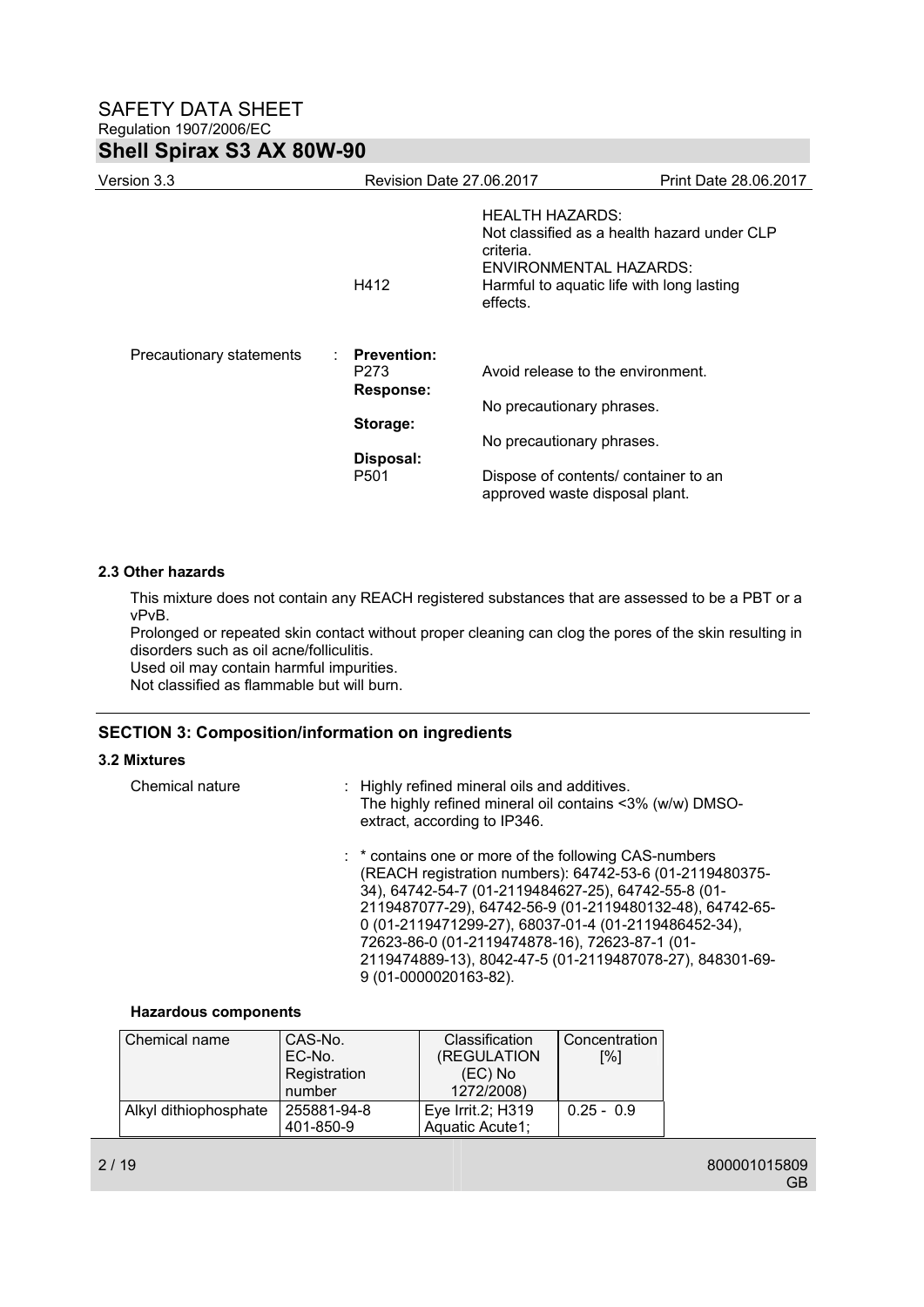# SAFETY DATA SHEET Regulation 1907/2006/EC **Shell Spirax S3 AX 80W-90**

#### Version 3.3 Revision Date 27.06.2017 Print Date 28.06.2017

| Alkenyl amine                                                    | $112 - 90 - 3$<br>204-015-5 | H400<br>Aquatic Chronic1;<br>H410<br>Acute Tox.4; H302<br>Asp. Tox.1; H304<br>Skin Corr.1B;<br>H314<br>STOT SE3; H335<br>STOT RE2; H373<br>Aquatic Acute1;<br>H400<br>Aquatic Chronic1;<br>H410           | $0.25 - 0.9$ |
|------------------------------------------------------------------|-----------------------------|-----------------------------------------------------------------------------------------------------------------------------------------------------------------------------------------------------------|--------------|
| Alkyl amine                                                      | 111-86-4<br>203-916-0       | Acute Tox.3; H301<br>Acute Tox.3; H311<br>Skin Corr.1; H314<br>Eye Dam.1; H318<br>Acute Tox.4; H332<br><b>STOT SE3; H335</b><br>Aquatic Acute1;<br>H400<br>Flam. Lig.3; H226<br>Aquatic Chronic2;<br>H411 | $0.1 - 0.5$  |
| Interchangeable low<br>viscosity base oil<br>(<20,5 cSt @40°C) * |                             | Asp. Tox.1; H304                                                                                                                                                                                          | $0 - 90$     |

For explanation of abbreviations see section 16.

### **SECTION 4: First aid measures**

#### **4.1 Description of first aid measures**

|      | General advice             | : Not expected to be a health hazard when used under normal<br>conditions.                                                                                                            |
|------|----------------------------|---------------------------------------------------------------------------------------------------------------------------------------------------------------------------------------|
|      | Protection of first-aiders | : When administering first aid, ensure that you are wearing the<br>appropriate personal protective equipment according to the<br>incident, injury and surroundings.                   |
|      | If inhaled                 | : No treatment necessary under normal conditions of use.<br>If symptoms persist, obtain medical advice.                                                                               |
|      | In case of skin contact    | : Remove contaminated clothing. Flush exposed area with<br>water and follow by washing with soap if available.<br>If persistent irritation occurs, obtain medical attention.          |
|      | In case of eye contact     | : Flush eye with copious quantities of water.<br>Remove contact lenses, if present and easy to do. Continue<br>rinsing.<br>If persistent irritation occurs, obtain medical attention. |
| 3/19 |                            | 800001015809                                                                                                                                                                          |
|      |                            |                                                                                                                                                                                       |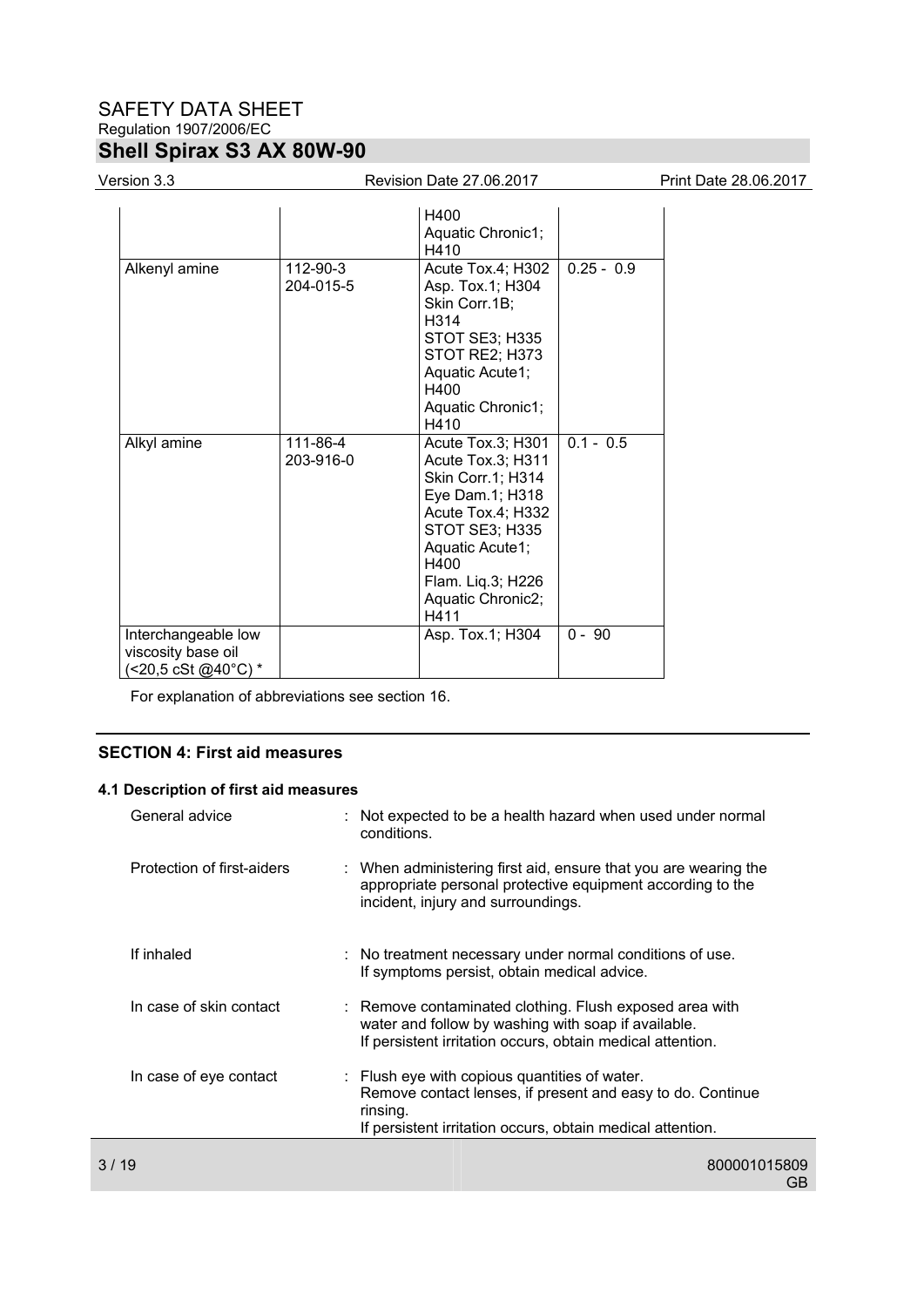| Version 3.3                                                                    | Revision Date 27.06.2017                                                                                                                                                                    | Print Date 28.06.2017 |  |  |  |
|--------------------------------------------------------------------------------|---------------------------------------------------------------------------------------------------------------------------------------------------------------------------------------------|-----------------------|--|--|--|
| If swallowed                                                                   | In general no treatment is necessary unless large quantities<br>are swallowed, however, get medical advice.                                                                                 |                       |  |  |  |
|                                                                                | 4.2 Most important symptoms and effects, both acute and delayed                                                                                                                             |                       |  |  |  |
| Symptoms                                                                       | : Oil acne/folliculitis signs and symptoms may include formation<br>of black pustules and spots on the skin of exposed areas.<br>Ingestion may result in nausea, vomiting and/or diarrhoea. |                       |  |  |  |
| 4.3 Indication of any immediate medical attention and special treatment needed |                                                                                                                                                                                             |                       |  |  |  |
| Treatment                                                                      | : Notes to doctor/physician:<br>Treat symptomatically.                                                                                                                                      |                       |  |  |  |

#### **SECTION 5: Firefighting measures**

### **5.1 Extinguishing media**

| Suitable extinguishing media                              | : Foam, water spray or fog. Dry chemical powder, carbon<br>dioxide, sand or earth may be used for small fires only.                                                                                                                                                                                                                                                     |
|-----------------------------------------------------------|-------------------------------------------------------------------------------------------------------------------------------------------------------------------------------------------------------------------------------------------------------------------------------------------------------------------------------------------------------------------------|
| Unsuitable extinguishing<br>media                         | : Do not use water in a jet.                                                                                                                                                                                                                                                                                                                                            |
| 5.2 Special hazards arising from the substance or mixture |                                                                                                                                                                                                                                                                                                                                                                         |
| Specific hazards during<br>firefighting                   | : Hazardous combustion products may include: A complex<br>mixture of airborne solid and liquid particulates and gases<br>(smoke). Carbon monoxide may be evolved if incomplete<br>combustion occurs. Unidentified organic and inorganic<br>compounds.                                                                                                                   |
| 5.3 Advice for firefighters                               |                                                                                                                                                                                                                                                                                                                                                                         |
| Special protective equipment<br>for firefighters          | Proper protective equipment including chemical resistant<br>gloves are to be worn; chemical resistant suit is indicated if<br>large contact with spilled product is expected. Self-Contained<br>Breathing Apparatus must be worn when approaching a fire in<br>a confined space. Select fire fighter's clothing approved to<br>relevant Standards (e.g. Europe: EN469). |
| Specific extinguishing<br>methods                         | : Use extinguishing measures that are appropriate to local<br>circumstances and the surrounding environment.                                                                                                                                                                                                                                                            |

### **SECTION 6: Accidental release measures**

#### **6.1 Personal precautions, protective equipment and emergency procedures**

| Personal precautions | $\therefore$ 6.1.1 For non emergency personnel: |
|----------------------|-------------------------------------------------|
|                      | Avoid contact with skin and eyes.               |
|                      | 6.1.2 For emergency responders:                 |
|                      | Avoid contact with skin and eyes.               |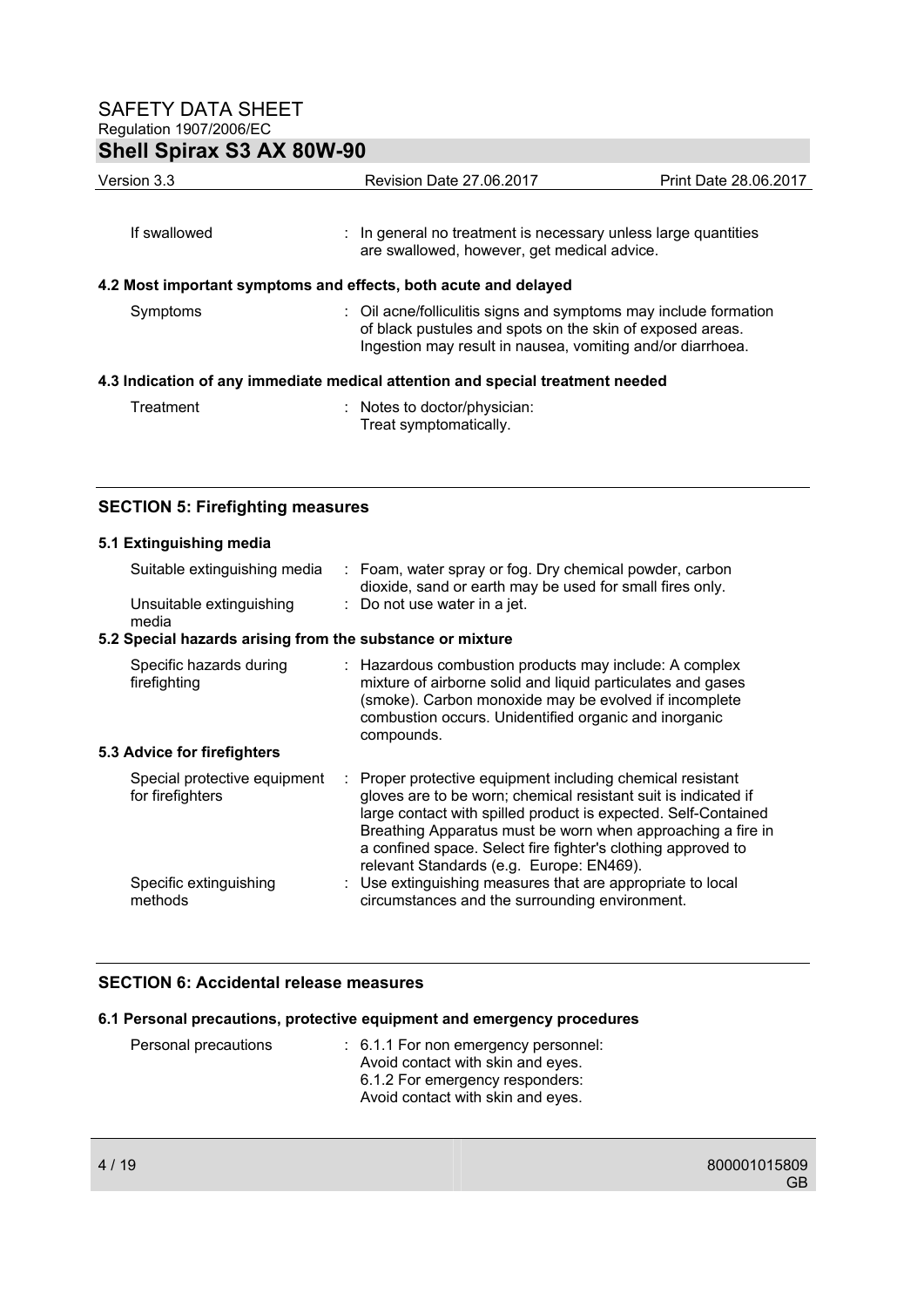Version 3.3 Revision Date 27.06.2017 Print Date 28.06.2017

#### **6.2 Environmental precautions**

| Environmental precautions | : Use appropriate containment to avoid environmental<br>contamination. Prevent from spreading or entering drains,<br>ditches or rivers by using sand, earth, or other appropriate<br>barriers. |
|---------------------------|------------------------------------------------------------------------------------------------------------------------------------------------------------------------------------------------|
|                           |                                                                                                                                                                                                |

 Local authorities should be advised if significant spillages cannot be contained.

#### **6.3 Methods and materials for containment and cleaning up**

| Methods for cleaning up | : Slippery when spilt. Avoid accidents, clean up immediately.<br>Prevent from spreading by making a barrier with sand, earth<br>or other containment material. |
|-------------------------|----------------------------------------------------------------------------------------------------------------------------------------------------------------|
|                         | Reclaim liquid directly or in an absorbent.<br>Soak up residue with an absorbent such as clay, sand or other<br>suitable material and dispose of properly.     |

### **6.4 Reference to other sections**

For guidance on selection of personal protective equipment see Chapter 8 of this Safety Data Sheet., For guidance on disposal of spilled material see Chapter 13 of this Safety Data Sheet.

#### **SECTION 7: Handling and storage**

| <b>General Precautions</b>                                       | : Use local exhaust ventilation if there is risk of inhalation of<br>vapours, mists or aerosols.<br>Use the information in this data sheet as input to a risk<br>assessment of local circumstances to help determine<br>appropriate controls for safe handling, storage and disposal of<br>this material.   |  |  |  |  |
|------------------------------------------------------------------|-------------------------------------------------------------------------------------------------------------------------------------------------------------------------------------------------------------------------------------------------------------------------------------------------------------|--|--|--|--|
| 7.1 Precautions for safe handling                                |                                                                                                                                                                                                                                                                                                             |  |  |  |  |
| Advice on safe handling                                          | : Avoid prolonged or repeated contact with skin.<br>Avoid inhaling vapour and/or mists.<br>When handling product in drums, safety footwear should be<br>worn and proper handling equipment should be used.<br>Properly dispose of any contaminated rags or cleaning<br>materials in order to prevent fires. |  |  |  |  |
| <b>Product Transfer</b>                                          | $\therefore$ This material has the potential to be a static accumulator.<br>Proper grounding and bonding procedures should be used<br>during all bulk transfer operations.                                                                                                                                  |  |  |  |  |
| 7.2 Conditions for safe storage, including any incompatibilities |                                                                                                                                                                                                                                                                                                             |  |  |  |  |

| Other data | : Keep container tightly closed and in a cool, well-ventilated<br>place. Use properly labeled and closable containers. |
|------------|------------------------------------------------------------------------------------------------------------------------|
| 5/19       | 800001015809<br>GB                                                                                                     |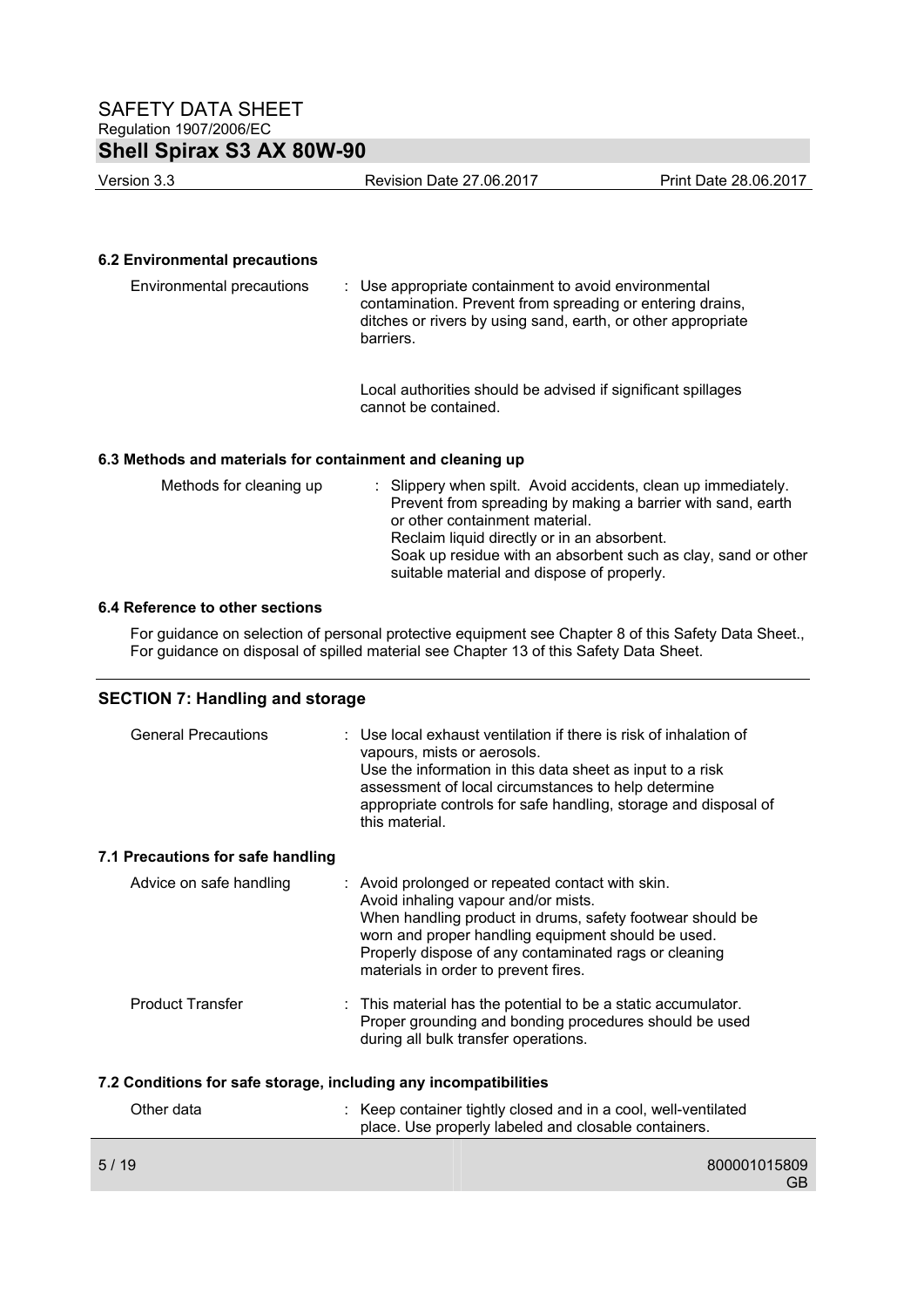| Version 3.3             |  | Revision Date 27.06.2017                                                                                                                                                                          | Print Date 28.06.2017 |
|-------------------------|--|---------------------------------------------------------------------------------------------------------------------------------------------------------------------------------------------------|-----------------------|
|                         |  |                                                                                                                                                                                                   |                       |
|                         |  | Store at ambient temperature.                                                                                                                                                                     |                       |
|                         |  | Refer to section 15 for any additional specific legislation<br>covering the packaging and storage of this product.                                                                                |                       |
|                         |  | The storage of this product may be subject to the Control of<br>Pollution (Oil Storage) (England) Regulations. Further<br>guidance may be obtained from the local environmental<br>agency office. |                       |
| Packaging material      |  | : Suitable material: For containers or container linings, use mild<br>steel or high density polyethylene.<br>Unsuitable material: PVC.                                                            |                       |
| <b>Container Advice</b> |  | : Polyethylene containers should not be exposed to high<br>temperatures because of possible risk of distortion.                                                                                   |                       |
| 7.3 Specific end use(s) |  |                                                                                                                                                                                                   |                       |
| Specific use(s)         |  | Not applicable                                                                                                                                                                                    |                       |

#### **SECTION 8: Exposure controls/personal protection**

#### **8.1 Control parameters**

#### **Occupational Exposure Limits**

| Components        | CAS-No. | Value type (Form<br>of exposure) | Control parameters | <b>Basis</b>                                  |
|-------------------|---------|----------------------------------|--------------------|-----------------------------------------------|
| Oil mist, mineral |         | <b>TWA</b>                       | $5 \text{ mg/m}$   | US. ACGIH<br>Threshold<br><b>Limit Values</b> |

#### **Biological occupational exposure limits**

No biological limit allocated.

### **Monitoring Methods**

Monitoring of the concentration of substances in the breathing zone of workers or in the general workplace may be required to confirm compliance with an OEL and adequacy of exposure controls. For some substances biological monitoring may also be appropriate.

Validated exposure measurement methods should be applied by a competent person and samples analysed by an accredited laboratory.

Examples of sources of recommended exposure measurement methods are given below or contact the supplier. Further national methods may be available.

National Institute of Occupational Safety and Health (NIOSH), USA: Manual of Analytical Methods http://www.cdc.gov/niosh/

Occupational Safety and Health Administration (OSHA), USA: Sampling and Analytical Methods http://www.osha.gov/

Health and Safety Executive (HSE), UK: Methods for the Determination of Hazardous Substances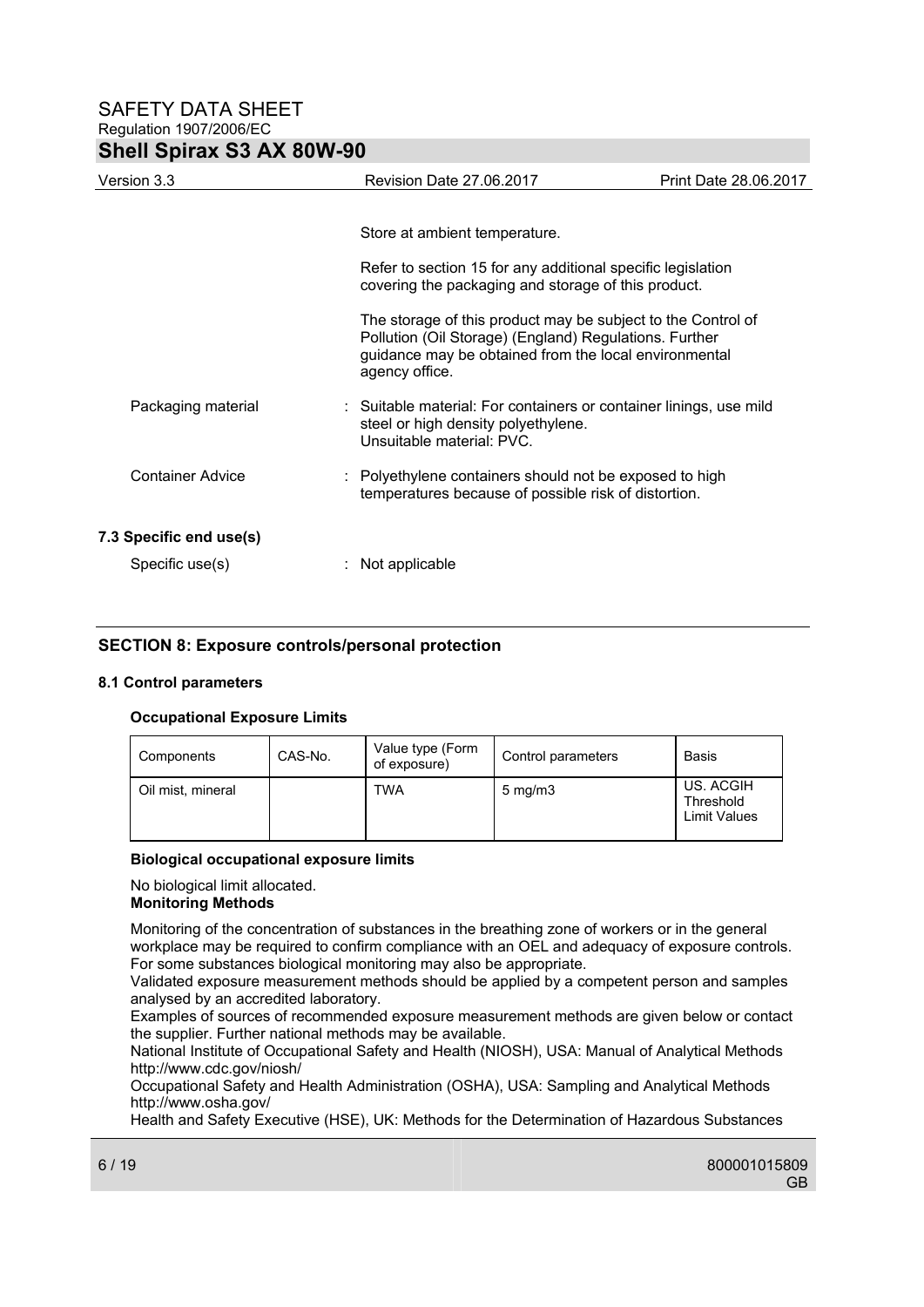Version 3.3 Revision Date 27.06.2017 Print Date 28.06.2017

http://www.hse.gov.uk/

Institut für Arbeitsschutz Deutschen Gesetzlichen Unfallversicherung (IFA) , Germany http://www.dguv.de/inhalt/index.jsp

L'Institut National de Recherche et de Securité, (INRS), France http://www.inrs.fr/accueil

#### **8.2 Exposure controls**

**Engineering measures**The level of protection and types of controls necessary will vary depending upon potential exposure conditions. Select controls based on a risk assessment of local circumstances. Appropriate measures include: Adequate ventilation to control airborne concentrations.

Where material is heated, sprayed or mist formed, there is greater potential for airborne concentrations to be generated.

General Information:

Define procedures for safe handling and maintenance of controls.

Educate and train workers in the hazards and control measures relevant to normal activities associated with this product.

Ensure appropriate selection, testing and maintenance of equipment used to control exposure, e.g. personal protective equipment, local exhaust ventilation.

Drain down system prior to equipment break-in or maintenance.

Retain drain downs in sealed storage pending disposal or subsequent recycle.

Always observe good personal hygiene measures, such as washing hands after handling the material and before eating, drinking, and/or smoking. Routinely wash work clothing and protective equipment to remove contaminants. Discard contaminated clothing and footwear that cannot be cleaned. Practice good housekeeping.

#### **Personal protective equipment**

The provided information is made in consideration of the PPE directive (Council Directive 89/686/EEC) and the CEN European Committee for Standardisation (CEN) standards.

Personal protective equipment (PPE) should meet recommended national standards. Check with PPE suppliers.

| Hand protection<br><b>Remarks</b><br>: Where hand contact with the product may occur the use of<br>gloves approved to relevant standards (e.g. Europe: EN374,<br>US: F739) made from the following materials may provide<br>suitable chemical protection. PVC, neoprene or nitrile rubber<br>gloves Suitability and durability of a glove is dependent on<br>usage, e.g. frequency and duration of contact, chemical<br>resistance of glove material, dexterity. Always seek advice<br>from glove suppliers. Contaminated gloves should be | Eye protection | : If material is handled such that it could be splashed into eyes,<br>protective eyewear is recommended.<br>Approved to EU Standard EN166. |
|--------------------------------------------------------------------------------------------------------------------------------------------------------------------------------------------------------------------------------------------------------------------------------------------------------------------------------------------------------------------------------------------------------------------------------------------------------------------------------------------------------------------------------------------|----------------|--------------------------------------------------------------------------------------------------------------------------------------------|
|                                                                                                                                                                                                                                                                                                                                                                                                                                                                                                                                            |                |                                                                                                                                            |
|                                                                                                                                                                                                                                                                                                                                                                                                                                                                                                                                            |                | replaced. Personal hygiene is a key element of effective hand<br>care. Gloves must only be worn on clean hands. After using                |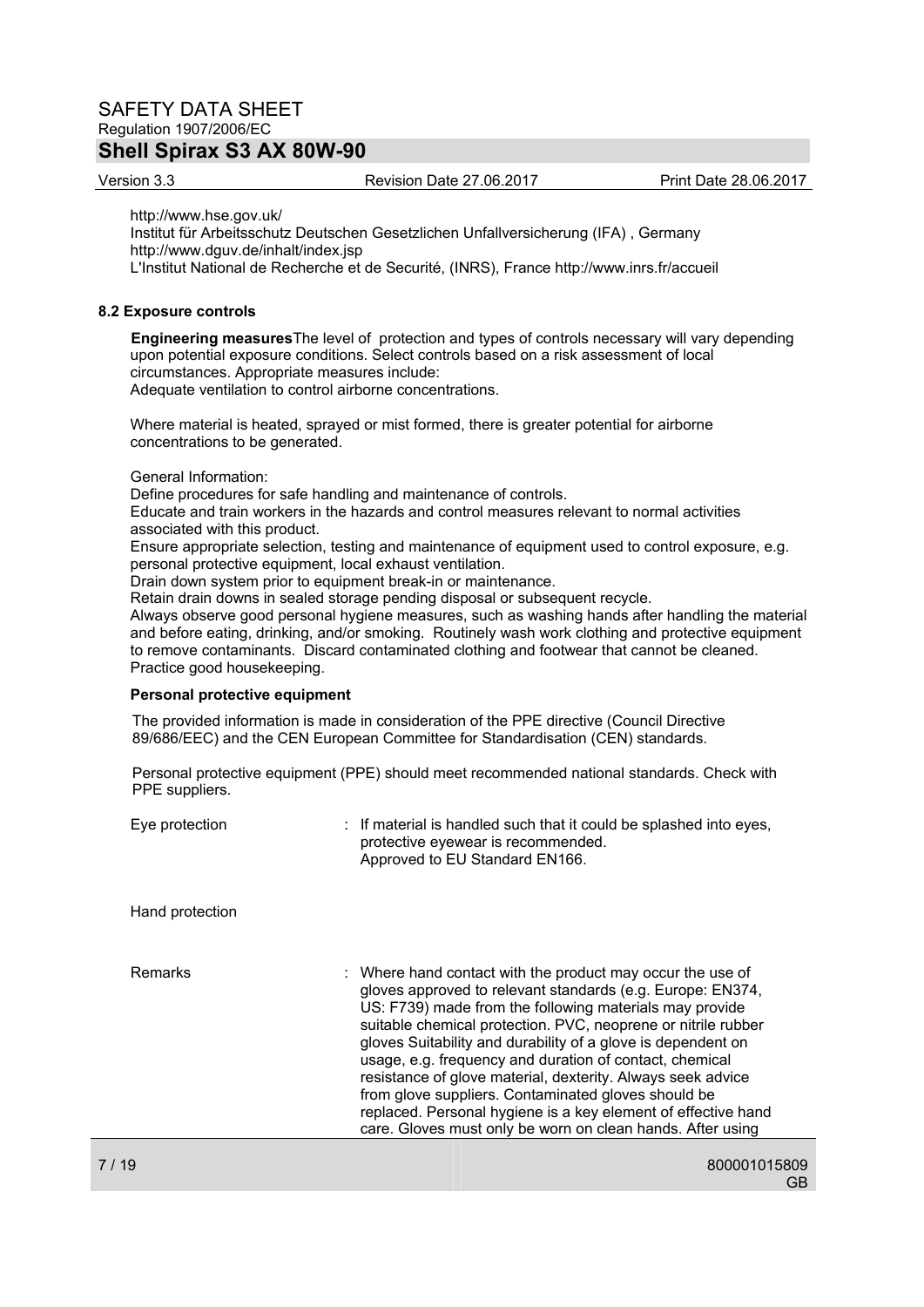| Version 3.3                            | Revision Date 27.06.2017                                                                                                                                                                                                                                                                                                                                                                                                                                                                                                                                                                                                                                                                                                                                                                                                   | Print Date 28.06.2017 |
|----------------------------------------|----------------------------------------------------------------------------------------------------------------------------------------------------------------------------------------------------------------------------------------------------------------------------------------------------------------------------------------------------------------------------------------------------------------------------------------------------------------------------------------------------------------------------------------------------------------------------------------------------------------------------------------------------------------------------------------------------------------------------------------------------------------------------------------------------------------------------|-----------------------|
|                                        | gloves, hands should be washed and dried thoroughly.<br>Application of a non-perfumed moisturizer is recommended.                                                                                                                                                                                                                                                                                                                                                                                                                                                                                                                                                                                                                                                                                                          |                       |
|                                        | For continuous contact we recommend gloves with<br>breakthrough time of more than 240 minutes with preference<br>for > 480 minutes where suitable gloves can be identified. For<br>short-term/splash protection we recommend the same, but<br>recognize that suitable gloves offering this level of protection<br>may not be available and in this case a lower breakthrough<br>time maybe acceptable so long as appropriate maintenance<br>and replacement regimes are followed. Glove thickness is not<br>a good predictor of glove resistance to a chemical as it is<br>dependent on the exact composition of the glove material.<br>Glove thickness should be typically greater than 0.35 mm<br>depending on the glove make and model.                                                                                 |                       |
| Skin and body protection               | : Skin protection is not ordinarily required beyond standard<br>work clothes.<br>It is good practice to wear chemical resistant gloves.                                                                                                                                                                                                                                                                                                                                                                                                                                                                                                                                                                                                                                                                                    |                       |
| Respiratory protection                 | No respiratory protection is ordinarily required under normal<br>conditions of use.<br>In accordance with good industrial hygiene practices,<br>precautions should be taken to avoid breathing of material.<br>If engineering controls do not maintain airborne<br>concentrations to a level which is adequate to protect worker<br>health, select respiratory protection equipment suitable for the<br>specific conditions of use and meeting relevant legislation.<br>Check with respiratory protective equipment suppliers.<br>Where air-filtering respirators are suitable, select an<br>appropriate combination of mask and filter.<br>Select a filter suitable for combined particulate/organic gases<br>and vapours [Type A/Type P boiling point > $65^{\circ}$ C (149 $^{\circ}$ F)]<br>meeting EN14387 and EN143. |                       |
| Thermal hazards                        | : Not applicable                                                                                                                                                                                                                                                                                                                                                                                                                                                                                                                                                                                                                                                                                                                                                                                                           |                       |
| Hygiene measures                       | Exposure to this product should be reduced as low as<br>reasonably practicable. Reference should be made to the<br>Health and Safety Executive's publication "COSHH<br>Essentials".                                                                                                                                                                                                                                                                                                                                                                                                                                                                                                                                                                                                                                        |                       |
| <b>Environmental exposure controls</b> |                                                                                                                                                                                                                                                                                                                                                                                                                                                                                                                                                                                                                                                                                                                                                                                                                            |                       |
| General advice                         | : Take appropriate measures to fulfill the requirements of<br>relevant environmental protection legislation. Avoid<br>contamination of the environment by following advice given in<br>Chapter 6. If necessary, prevent undissolved material from<br>being discharged to waste water. Waste water should be                                                                                                                                                                                                                                                                                                                                                                                                                                                                                                                |                       |
| 8 / 19                                 |                                                                                                                                                                                                                                                                                                                                                                                                                                                                                                                                                                                                                                                                                                                                                                                                                            | 800001015809          |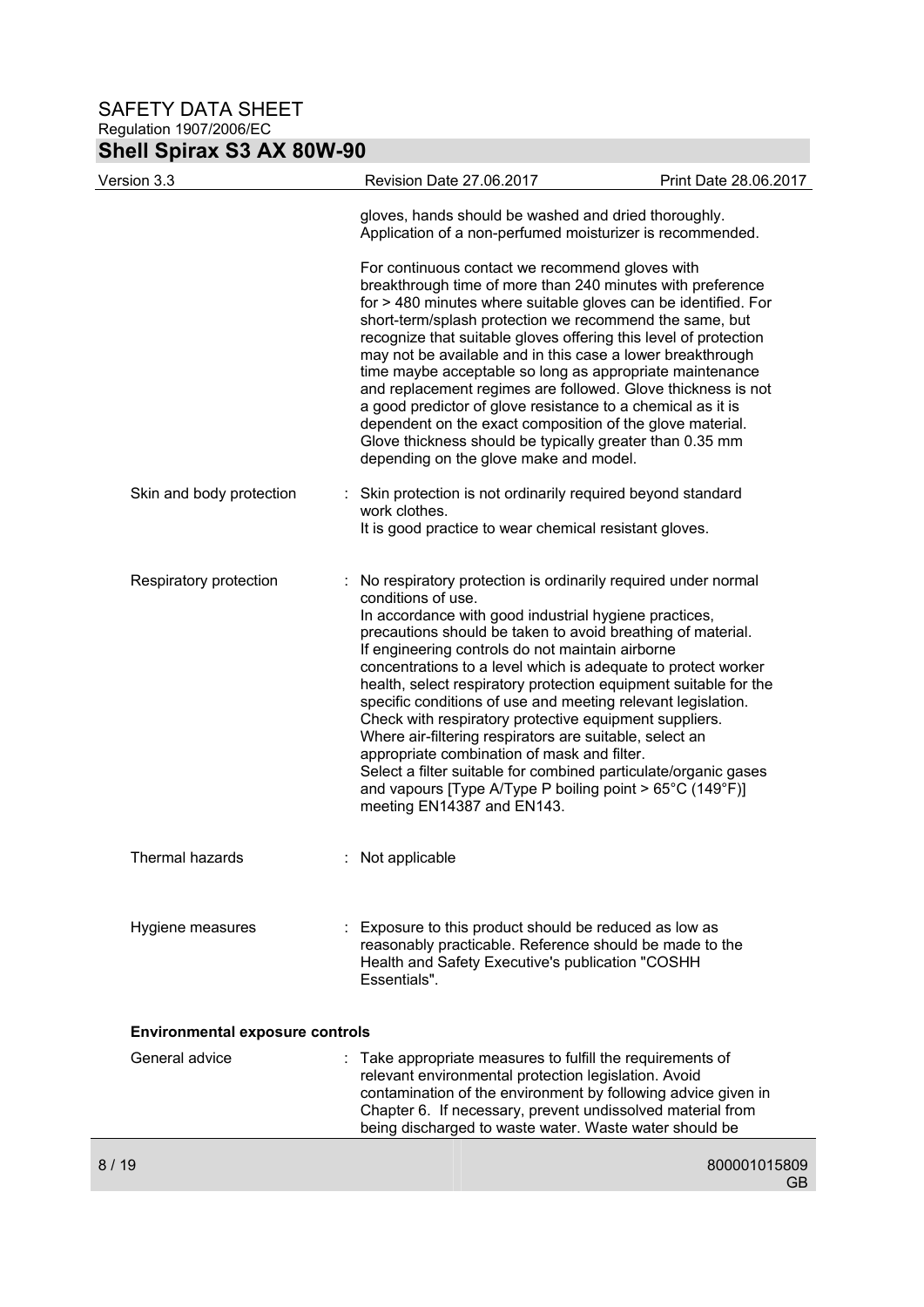Version 3.3 Revision Date 27.06.2017 Print Date 28.06.2017

treated in a municipal or industrial waste water treatment plant before discharge to surface water. Local guidelines on emission limits for volatile substances must be observed for the discharge of exhaust air containing vapour.

### **SECTION 9: Physical and chemical properties**

| Appearance                                                                          | : Liquid at room temperature.                                      |
|-------------------------------------------------------------------------------------|--------------------------------------------------------------------|
| Colour                                                                              | amber                                                              |
| Odour                                                                               | Slight hydrocarbon                                                 |
| <b>Odour Threshold</b>                                                              | Data not available                                                 |
| pH                                                                                  | : Not applicable                                                   |
| pour point                                                                          | : -30 °CMethod: ISO 3016                                           |
| Initial boiling point and boiling $\therefore$ > 280 °C estimated value(s)<br>range |                                                                    |
| Flash point                                                                         | 220 °C                                                             |
|                                                                                     | Method: ISO 2592                                                   |
| Evaporation rate                                                                    | : Data not available                                               |
| Flammability (solid, gas)                                                           | : Data not available                                               |
| Upper explosion limit                                                               | : Typical 10 $\%$ (V)                                              |
| Lower explosion limit                                                               | : Typical 1 %(V)                                                   |
|                                                                                     |                                                                    |
| Vapour pressure                                                                     | : < $0.5$ Pa (20 °C)<br>estimated value(s)                         |
| Relative vapour density                                                             | > 1estimated value(s)                                              |
| Relative density                                                                    | : $0.900(15 °C)$                                                   |
|                                                                                     |                                                                    |
| Density                                                                             | : 900 kg/m3 (15.0 $^{\circ}$ C)<br>Method: ISO 12185               |
|                                                                                     |                                                                    |
| Solubility(ies)                                                                     |                                                                    |
| Water solubility                                                                    | : negligible                                                       |
| Solubility in other solvents                                                        | : Data not available                                               |
| Partition coefficient: n-                                                           | $\therefore$ Pow: $> 6$ (based on information on similar products) |
|                                                                                     |                                                                    |

# **9.1 Information on basic physical and chemical properties**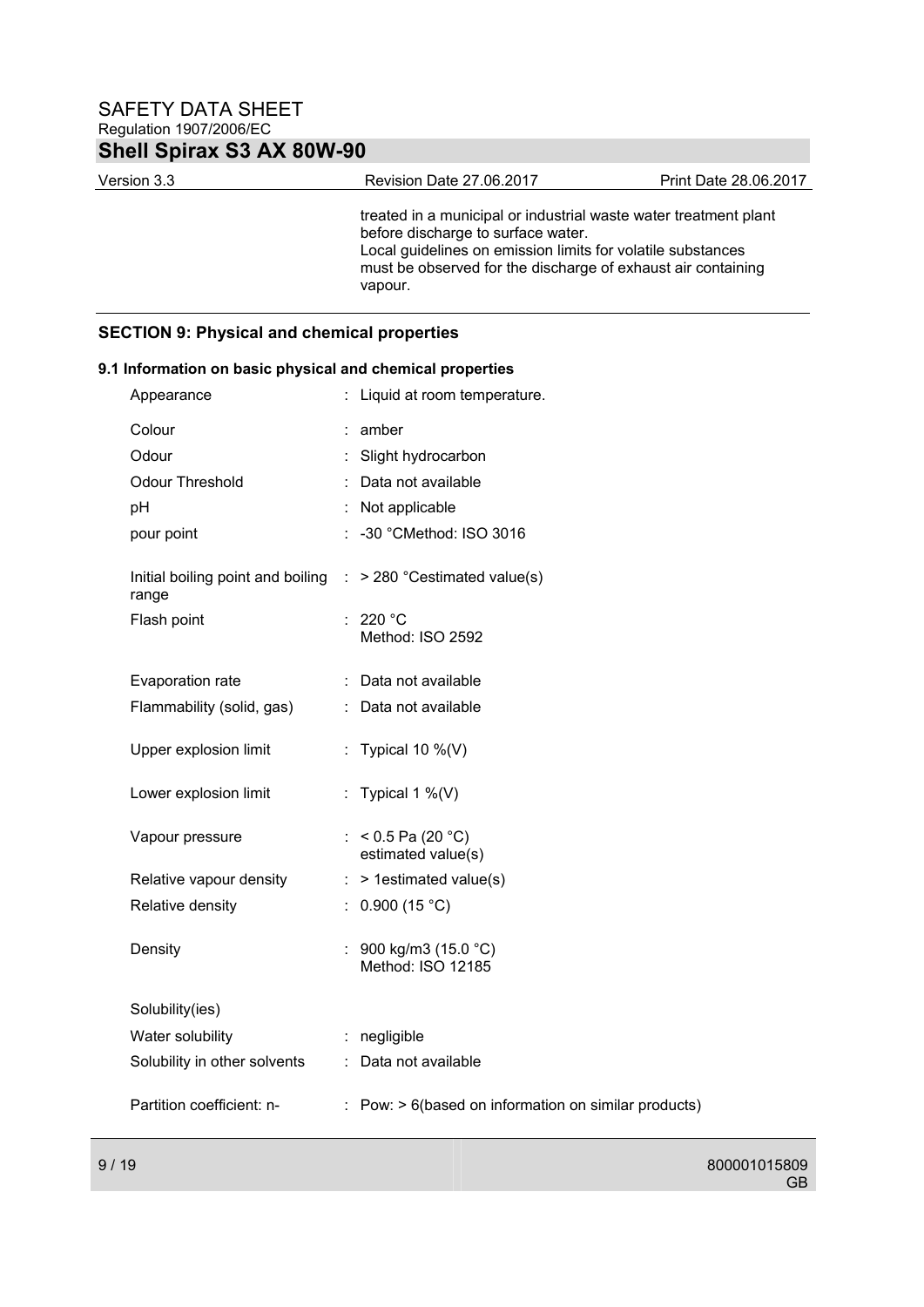| Version 3.3                 | Revision Date 27.06.2017                  | Print Date 28.06.2017 |
|-----------------------------|-------------------------------------------|-----------------------|
| octanol/water               |                                           |                       |
| Auto-ignition temperature   | $\therefore$ ><br>320 °C                  |                       |
| Viscosity                   |                                           |                       |
| Viscosity, dynamic          | : Data not available                      |                       |
| Viscosity, kinematic        | : 169 mm2/s (40.0 °C)<br>Method: ISO 3104 |                       |
|                             | 16.8 mm2/s (100 °C)<br>Method: ISO 3104   |                       |
| <b>Explosive properties</b> | : Not classified                          |                       |
| Oxidizing properties        | : Data not available                      |                       |
| 9.2 Other information       |                                           |                       |

| Conductivity              | : This material is not expected to be a static accumulator. |
|---------------------------|-------------------------------------------------------------|
| Decomposition temperature | : Data not available                                        |

### **SECTION 10: Stability and reactivity**

#### **10.1 Reactivity**

The product does not pose any further reactivity hazards in addition to those listed in the following sub-paragraph.

#### **10.2 Chemical stability**

Stable.

No hazardous reaction is expected when handled and stored according to provisions

#### **10.3 Possibility of hazardous reactions**

| Hazardous reactions                   | : Reacts with strong oxidising agents.                                                |
|---------------------------------------|---------------------------------------------------------------------------------------|
| 10.4 Conditions to avoid              |                                                                                       |
| Conditions to avoid                   | $\therefore$ Extremes of temperature and direct sunlight.                             |
| 10.5 Incompatible materials           |                                                                                       |
| Materials to avoid                    | $\therefore$ Strong oxidising agents.                                                 |
| 10.6 Hazardous decomposition products |                                                                                       |
| Hazardous decomposition<br>products   | : Hazardous decomposition products are not expected to form<br>during normal storage. |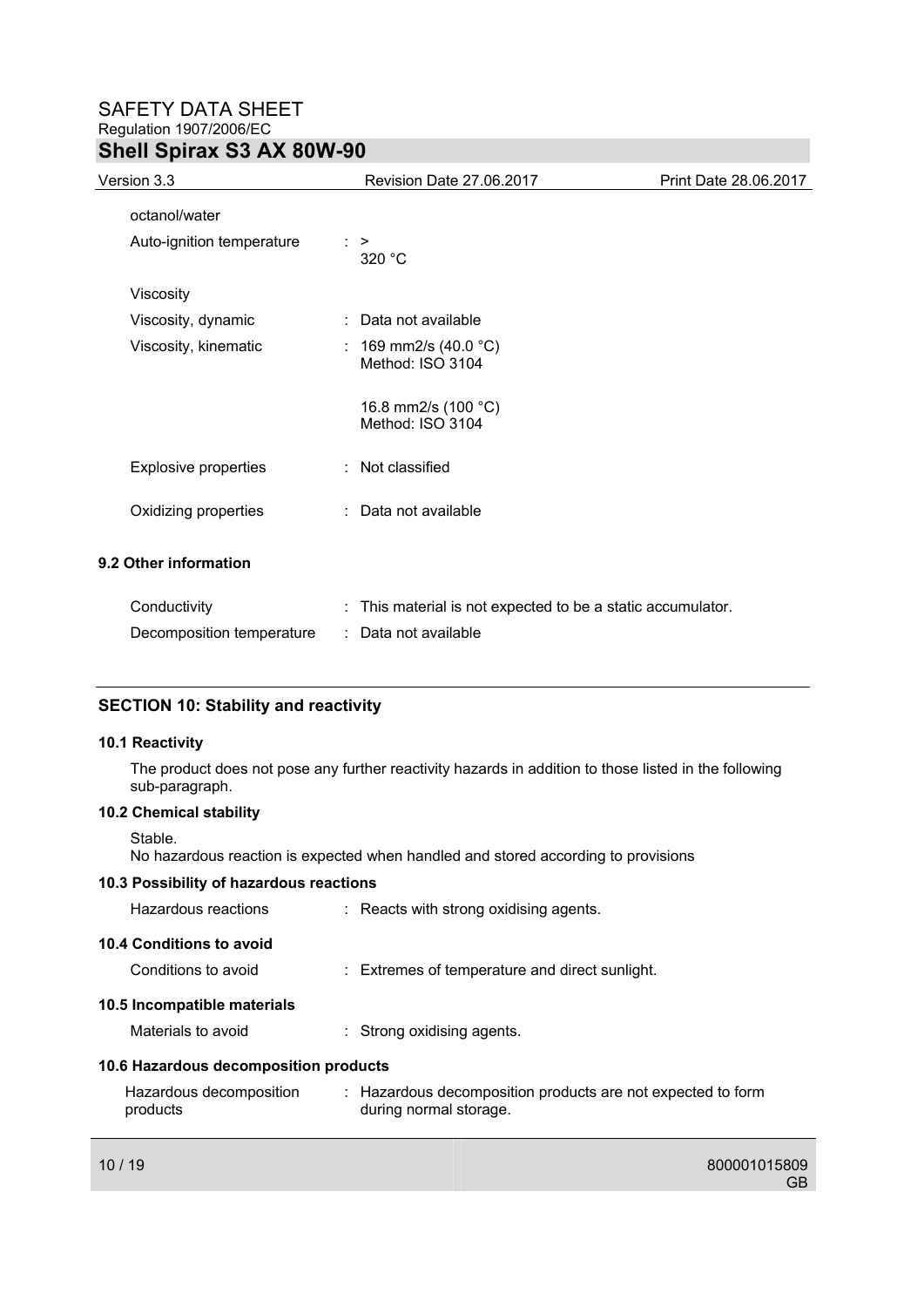Version 3.3 Revision Date 27.06.2017 Print Date 28.06.2017

### **SECTION 11: Toxicological information**

#### **11.1 Information on toxicological effects**

| Basis for assessment                          | Information given is based on data on the components and<br>the toxicology of similar products. Unless indicated otherwise,<br>the data presented is representative of the product as a<br>whole, rather than for individual component(s). |
|-----------------------------------------------|--------------------------------------------------------------------------------------------------------------------------------------------------------------------------------------------------------------------------------------------|
| Information on likely routes of :<br>exposure | Skin and eye contact are the primary routes of exposure<br>although exposure may occur following accidental ingestion.                                                                                                                     |
| <b>Acute toxicity</b>                         |                                                                                                                                                                                                                                            |
| <b>Product:</b>                               |                                                                                                                                                                                                                                            |
| Acute oral toxicity                           | : LD50 rat: $> 5,000$ mg/kg<br>Remarks: Expected to be of low toxicity:                                                                                                                                                                    |
| Acute inhalation toxicity                     | : Remarks: Not considered to be an inhalation hazard under<br>normal conditions of use.                                                                                                                                                    |
| Acute dermal toxicity                         | : LD50 Rabbit: $>$ 5,000 mg/kg<br>Remarks: Expected to be of low toxicity:                                                                                                                                                                 |

#### **Skin corrosion/irritation**

#### **Product:**

Remarks: Expected to be slightly irritating., Prolonged or repeated skin contact without proper cleaning can clog the pores of the skin resulting in disorders such as oil acne/folliculitis.

#### **Serious eye damage/eye irritation**

#### **Product:**

Remarks: Expected to be slightly irritating.

#### **Respiratory or skin sensitisation**

#### **Product:**

Remarks: For respiratory and skin sensitisation:, Not expected to be a sensitiser.

#### **Germ cell mutagenicity**

#### **Product:**

: Remarks: Not considered a mutagenic hazard.

### **Carcinogenicity**

#### **Product:**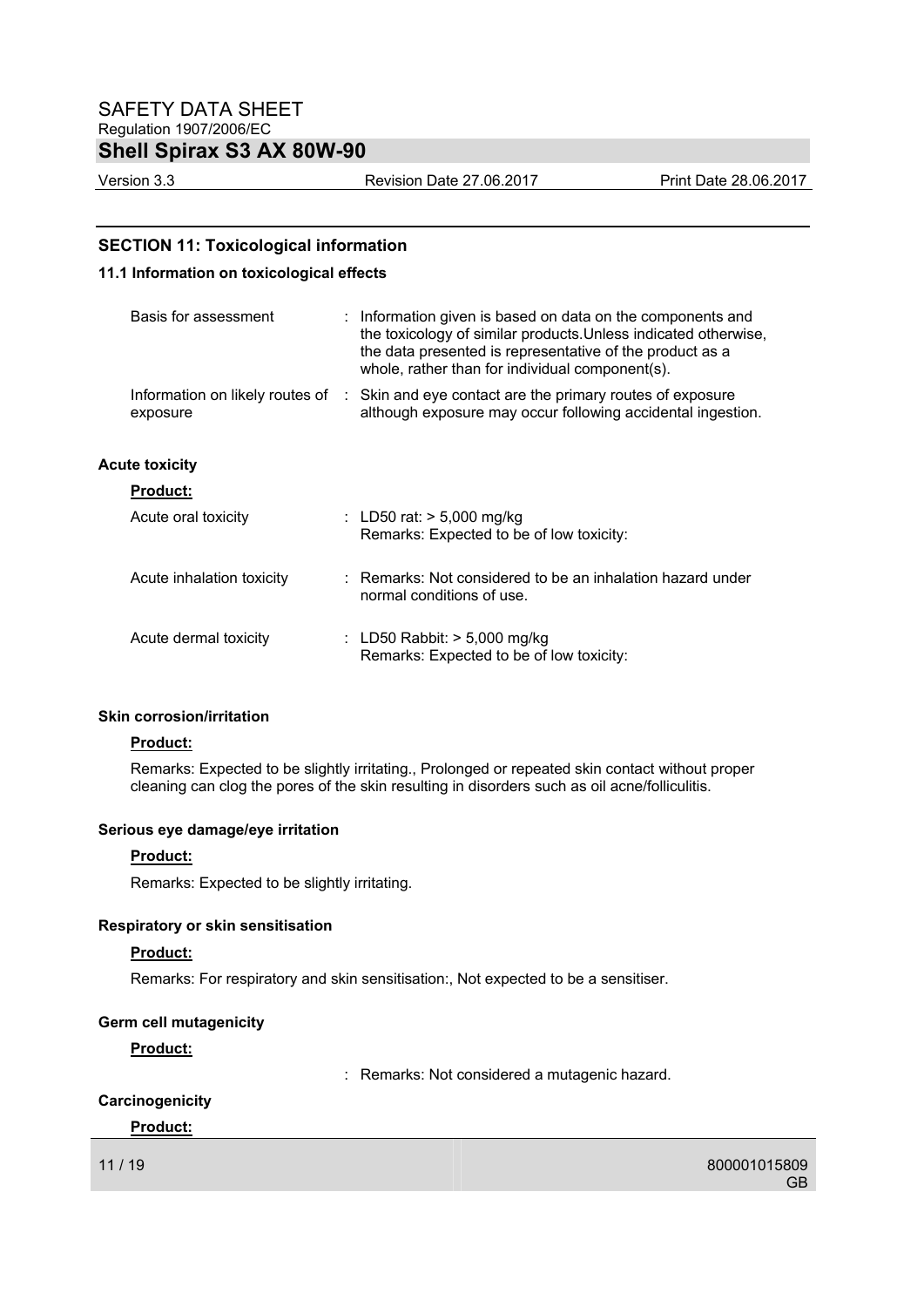### SAFETY DATA SHEET Regulation 1907/2006/EC **Shell Spirax S3 AX 80W-90**

Version 3.3 Revision Date 27.06.2017 Print Date 28.06.2017

Remarks: Not expected to be carcinogenic.

Remarks: Product contains mineral oils of types shown to be non-carcinogenic in animal skinpainting studies., Highly refined mineral oils are not classified as carcinogenic by the International Agency for Research on Cancer (IARC).

| <b>Material</b>            | <b>GHS/CLP Carcinogenicity Classification</b> |
|----------------------------|-----------------------------------------------|
| Highly refined mineral oil | No carcinogenicity classification.            |

#### **Reproductive toxicity**

#### **Product:**

Remarks: Not expected to impair fertility., Not expected to be a developmental toxicant.

#### **STOT - single exposure**

#### **Product:**

Remarks: Not expected to be a hazard.

**Service State State State State** 

#### **STOT - repeated exposure**

#### **Product:**

Remarks: Not expected to be a hazard.

#### **Aspiration toxicity**

#### **Product:**

Not considered an aspiration hazard.

#### **Further information**

#### **Product:**

Remarks: Used oils may contain harmful impurities that have accumulated during use. The concentration of such impurities will depend on use and they may present risks to health and the environment on disposal., ALL used oil should be handled with caution and skin contact avoided as far as possible.

Remarks: Slightly irritating to respiratory system.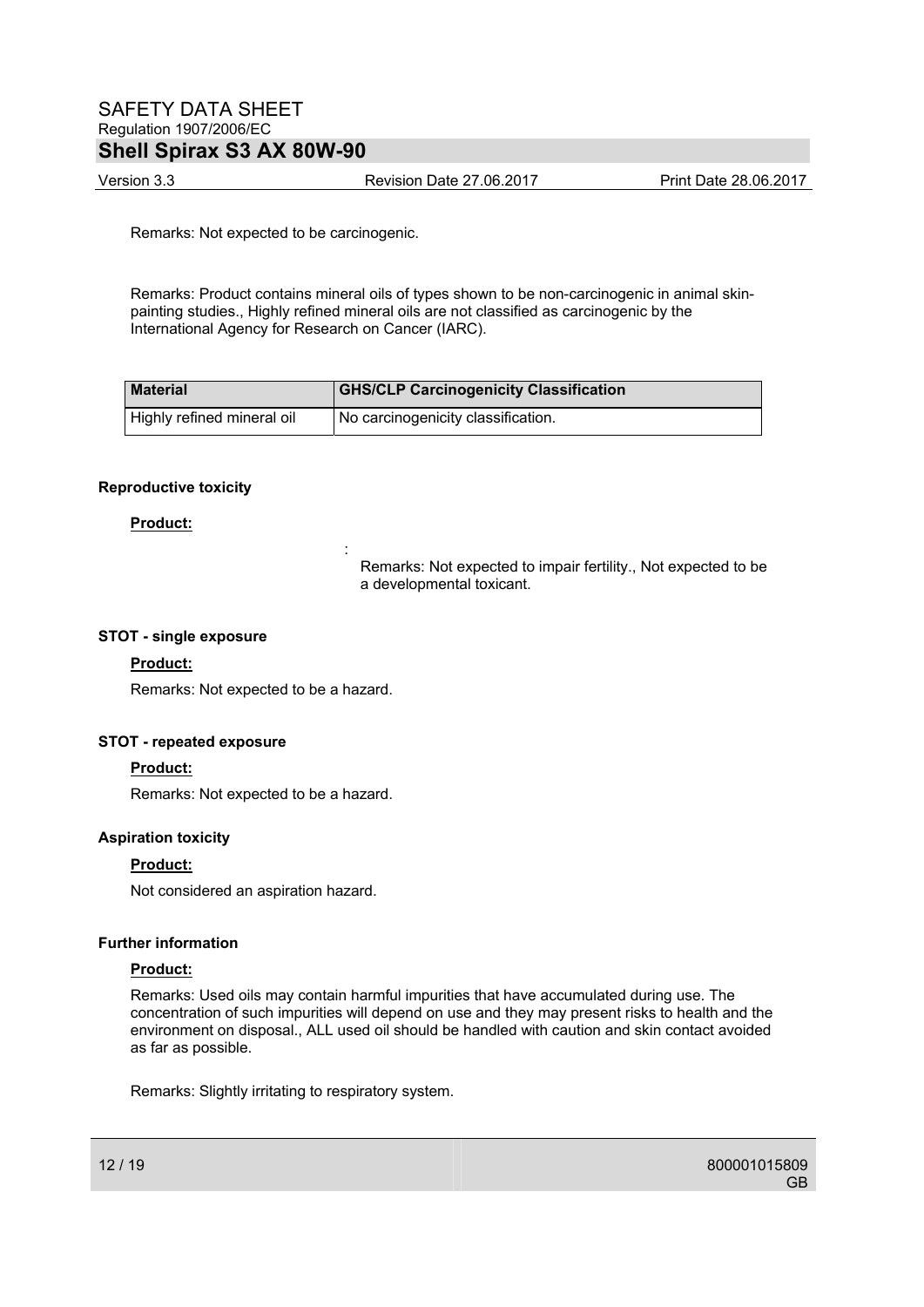Version 3.3 Revision Date 27.06.2017 Print Date 28.06.2017

Remarks: Classifications by other authorities under varying regulatory frameworks may exist.

| Summary on evaluation of the CMR properties<br>Germ cell mutagenicity-<br>Assessment | : This product does not meet the criteria for classification in<br>categories 1A/1B. |
|--------------------------------------------------------------------------------------|--------------------------------------------------------------------------------------|
| Carcinogenicity -<br>Assessment                                                      | : This product does not meet the criteria for classification in<br>categories 1A/1B. |
| Reproductive toxicity -<br>Assessment                                                | : This product does not meet the criteria for classification in<br>categories 1A/1B. |

### **SECTION 12: Ecological information**

#### **12.1 Toxicity**

| Basis for assessment                           | : Ecotoxicological data have not been determined specifically<br>for this product.                                 |
|------------------------------------------------|--------------------------------------------------------------------------------------------------------------------|
|                                                | Information given is based on a knowledge of the components<br>and the ecotoxicology of similar products.          |
|                                                | Unless indicated otherwise, the data presented is                                                                  |
|                                                | representative of the product as a whole, rather than for                                                          |
|                                                | individual component(s).(LL/EL/IL50 expressed as the<br>nominal amount of product required to prepare aqueous test |
|                                                | extract). Test data for additive packages has also been used in<br>the classification of this product.             |
| <u>Product:</u>                                |                                                                                                                    |
| Toxicity to fish (Acute<br>toxicity)           | : Remarks: Expected to be harmful:<br>LL/EL/IL50 10-100 mg/l                                                       |
| Toxicity to crustacean (Acute<br>toxicity)     | : Remarks: Expected to be harmful:<br>LL/EL/IL50 10-100 mg/l                                                       |
| Toxicity to algae/aquatic                      | : Remarks: Expected to be harmful:                                                                                 |
| plants (Acute toxicity)                        | LL/EL/IL50 10-100 mg/l                                                                                             |
| Toxicity to fish (Chronic<br>toxicity)         | : Remarks: Data not available                                                                                      |
| Toxicity to crustacean<br>(Chronic toxicity)   | : Remarks: Data not available                                                                                      |
| Toxicity to microorganisms<br>(Acute toxicity) | Remarks: Data not available                                                                                        |

#### **Components: Alkyl dithiophosphate :**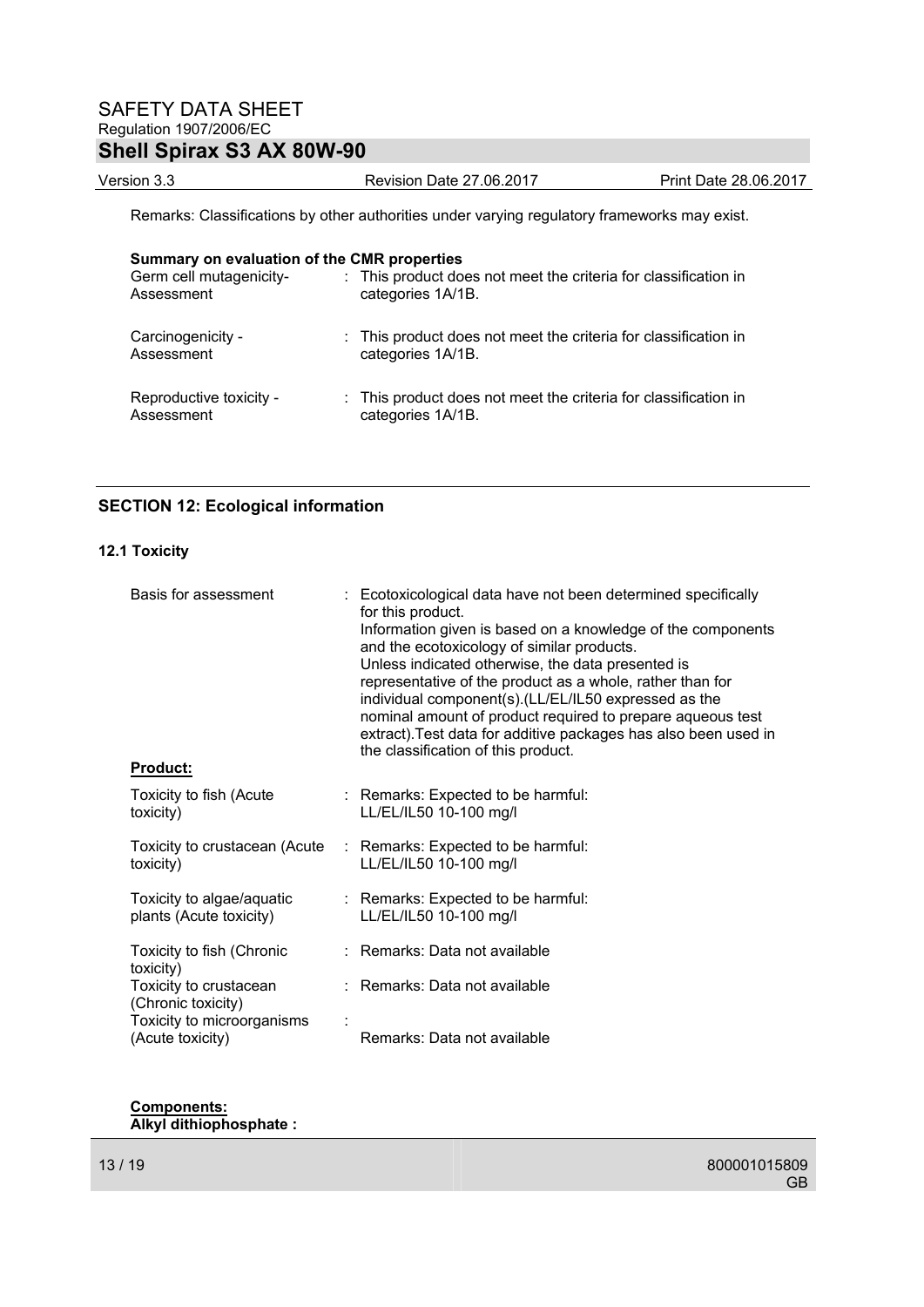| Version 3.3                                             | Revision Date 27.06.2017                                                                                                                                                                                                                                                                                                                                                                                                                                              | Print Date 28.06.2017 |
|---------------------------------------------------------|-----------------------------------------------------------------------------------------------------------------------------------------------------------------------------------------------------------------------------------------------------------------------------------------------------------------------------------------------------------------------------------------------------------------------------------------------------------------------|-----------------------|
| M-Factor (Acute aquatic<br>toxicity)<br>Alkenyl amine : | $\therefore$ 1                                                                                                                                                                                                                                                                                                                                                                                                                                                        |                       |
| M-Factor (Acute aquatic                                 | : 10                                                                                                                                                                                                                                                                                                                                                                                                                                                                  |                       |
| toxicity)<br>M-Factor (Chronic aquatic<br>toxicity)     | : 10                                                                                                                                                                                                                                                                                                                                                                                                                                                                  |                       |
| 12.2 Persistence and degradability                      |                                                                                                                                                                                                                                                                                                                                                                                                                                                                       |                       |
| <b>Product:</b>                                         |                                                                                                                                                                                                                                                                                                                                                                                                                                                                       |                       |
| Biodegradability                                        | : Remarks: Expected to be not readily biodegradable., Major<br>constituents are expected to be inherently biodegradable, but<br>contains components that may persist in the environment.                                                                                                                                                                                                                                                                              |                       |
| 12.3 Bioaccumulative potential                          |                                                                                                                                                                                                                                                                                                                                                                                                                                                                       |                       |
| Product:                                                |                                                                                                                                                                                                                                                                                                                                                                                                                                                                       |                       |
| Bioaccumulation                                         | : Remarks: Contains components with the potential to<br>bioaccumulate.                                                                                                                                                                                                                                                                                                                                                                                                |                       |
| Partition coefficient: n-<br>octanol/water              | : Pow: > 6Remarks: (based on information on similar products)                                                                                                                                                                                                                                                                                                                                                                                                         |                       |
| 12.4 Mobility in soil                                   |                                                                                                                                                                                                                                                                                                                                                                                                                                                                       |                       |
| Product:                                                |                                                                                                                                                                                                                                                                                                                                                                                                                                                                       |                       |
| Mobility                                                | Remarks: Liquid under most environmental conditions., If it<br>enters soil, it will adsorb to soil particles and will not be<br>mobile.<br>Remarks: Floats on water.                                                                                                                                                                                                                                                                                                  |                       |
| 12.5 Results of PBT and vPvB assessment                 |                                                                                                                                                                                                                                                                                                                                                                                                                                                                       |                       |
| Product:                                                |                                                                                                                                                                                                                                                                                                                                                                                                                                                                       |                       |
| Assessment                                              | This mixture does not contain any REACH registered<br>substances that are assessed to be a PBT or a vPvB.                                                                                                                                                                                                                                                                                                                                                             |                       |
| 12.6 Other adverse effects                              |                                                                                                                                                                                                                                                                                                                                                                                                                                                                       |                       |
| <b>Product:</b>                                         |                                                                                                                                                                                                                                                                                                                                                                                                                                                                       |                       |
| Additional ecological<br>information                    | Product is a mixture of non-volatile components, which are not<br>expected to be released to air in any significant quantities.,<br>Not expected to have ozone depletion potential,<br>photochemical ozone creation potential or global warming<br>potential.<br>Poorly soluble mixture., May cause physical fouling of aquatic<br>organisms.<br>Mineral oil is not expected to cause any chronic effects to<br>aquatic organisms at concentrations less than 1 mg/l. |                       |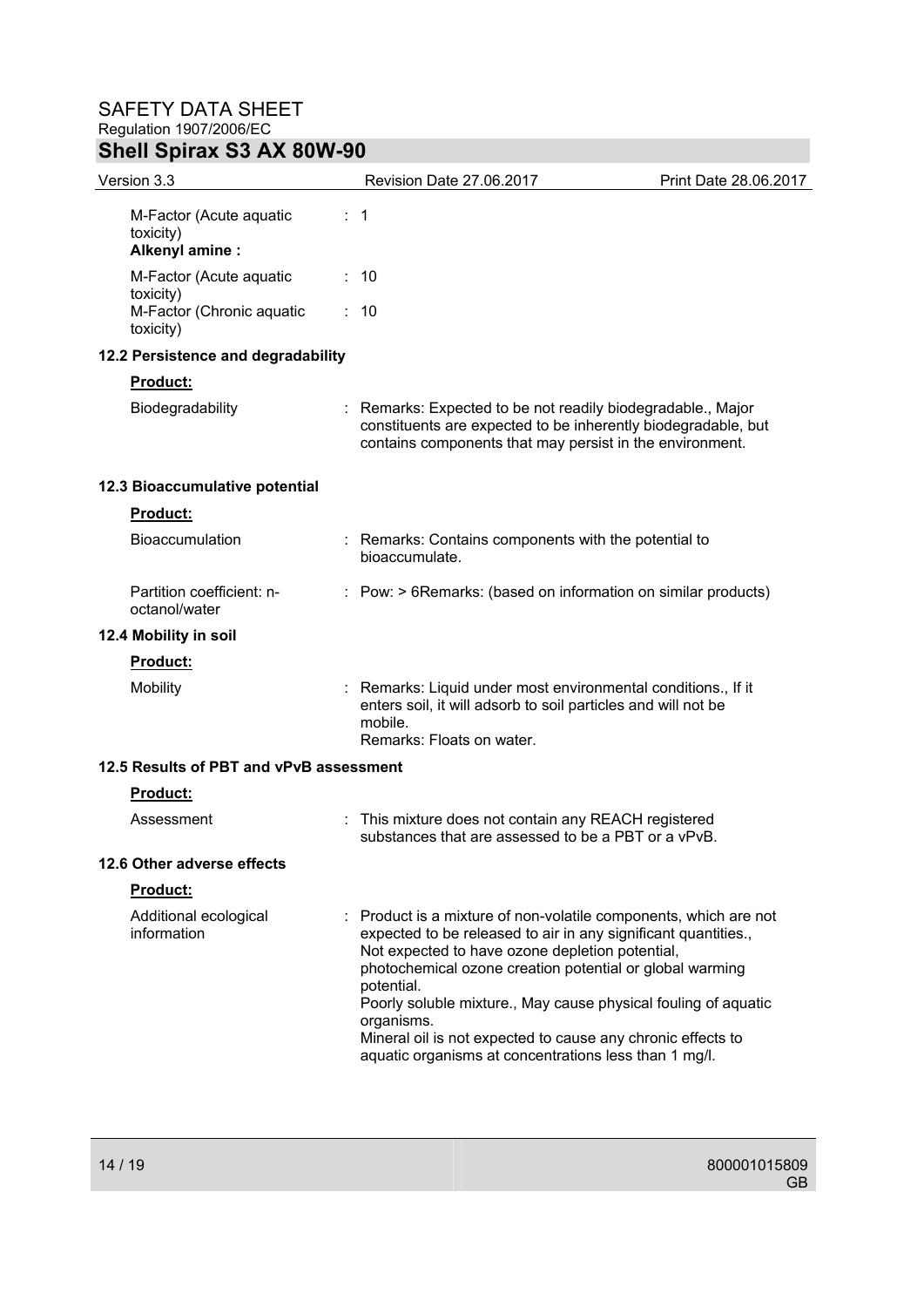Version 3.3 Revision Date 27.06.2017 Print Date 28.06.2017

#### **SECTION 13: Disposal considerations**

# **13.1 Waste treatment methods**  Product : Recover or recycle if possible. It is the responsibility of the waste generator to determine the toxicity and physical properties of the material generated to determine the proper waste classification and disposal methods in compliance with applicable regulations. Do not dispose into the environment, in drains or in water courses Waste product should not be allowed to contaminate soil or ground water, or be disposed of into the environment. Waste, spills or used product is dangerous waste. Contaminated packaging : Dispose in accordance with prevailing regulations, preferably to a recognized collector or contractor. The competence of the collector or contractor should be established beforehand. Disposal should be in accordance with applicable regional, national, and local laws and regulations. Local legislation Waste catalogue  $\qquad \qquad$  : EU Waste Disposal Code (EWC): Waste Code : 13 02 05\* Remarks : Disposal should be in accordance with applicable regional, national, and local laws and regulations. Classification of waste is always the responsibility of the end user. Hazardous Waste (England and Wales) Regulations 2005.

#### **SECTION 14: Transport information**

| 14.1 UN number           |                                                                            |  |
|--------------------------|----------------------------------------------------------------------------|--|
| <b>ADR</b><br><b>RID</b> | : Not regulated as a dangerous good<br>: Not regulated as a dangerous good |  |
|                          |                                                                            |  |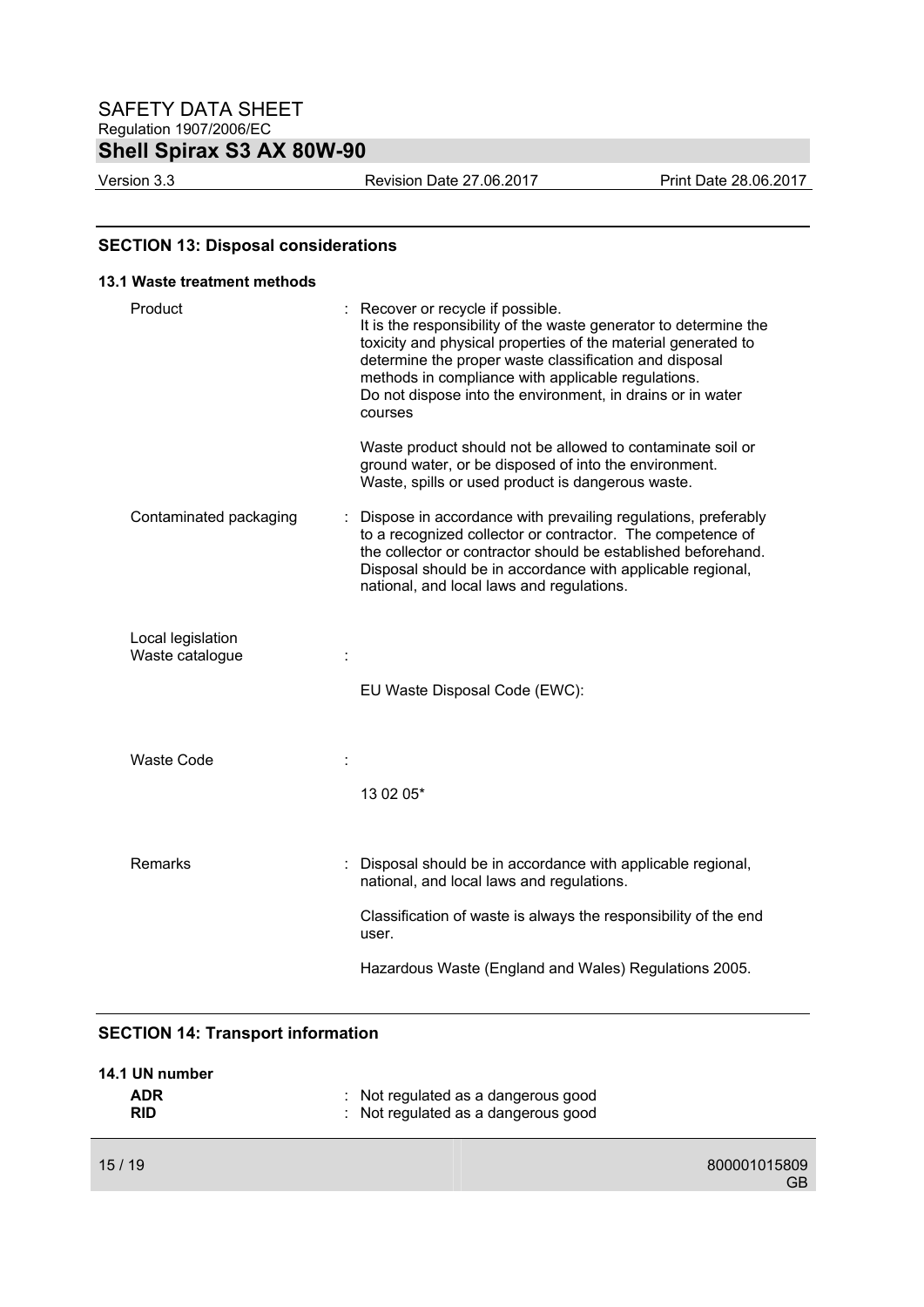| Version 3.3                       | Revision Date 27.06.2017                                                                                                                                                           | Print Date 28.06.2017 |
|-----------------------------------|------------------------------------------------------------------------------------------------------------------------------------------------------------------------------------|-----------------------|
| <b>IMDG</b>                       | Not regulated as a dangerous good                                                                                                                                                  |                       |
| <b>IATA</b>                       | : Not regulated as a dangerous good                                                                                                                                                |                       |
| 14.2 Proper shipping name         |                                                                                                                                                                                    |                       |
| <b>ADR</b>                        | Not regulated as a dangerous good                                                                                                                                                  |                       |
| <b>RID</b>                        | Not regulated as a dangerous good                                                                                                                                                  |                       |
| <b>IMDG</b>                       | Not regulated as a dangerous good                                                                                                                                                  |                       |
| <b>IATA</b>                       | Not regulated as a dangerous good                                                                                                                                                  |                       |
| 14.3 Transport hazard class       |                                                                                                                                                                                    |                       |
| <b>ADR</b>                        | Not regulated as a dangerous good                                                                                                                                                  |                       |
| <b>RID</b>                        | Not regulated as a dangerous good                                                                                                                                                  |                       |
| <b>IMDG</b>                       | Not regulated as a dangerous good                                                                                                                                                  |                       |
| <b>IATA</b>                       | Not regulated as a dangerous good                                                                                                                                                  |                       |
| 14.4 Packing group                |                                                                                                                                                                                    |                       |
| <b>ADR</b>                        | Not regulated as a dangerous good                                                                                                                                                  |                       |
| <b>RID</b>                        | Not regulated as a dangerous good                                                                                                                                                  |                       |
| <b>IMDG</b>                       | Not regulated as a dangerous good                                                                                                                                                  |                       |
| <b>IATA</b>                       | Not regulated as a dangerous good                                                                                                                                                  |                       |
| <b>14.5 Environmental hazards</b> |                                                                                                                                                                                    |                       |
| <b>ADR</b>                        | Not regulated as a dangerous good                                                                                                                                                  |                       |
| <b>RID</b>                        | Not regulated as a dangerous good                                                                                                                                                  |                       |
| <b>IMDG</b>                       | Not regulated as a dangerous good                                                                                                                                                  |                       |
| 14.6 Special precautions for user |                                                                                                                                                                                    |                       |
| <b>Remarks</b>                    | Special Precautions: Refer to Chapter 7, Handling & Storage,<br>for special precautions which a user needs to be aware of or<br>needs to comply with in connection with transport. |                       |
|                                   | 14.7 Transport in bulk according to Annex II of MARPOL 73/78 and the IBC Code                                                                                                      |                       |
| Pollution category                | Not applicable                                                                                                                                                                     |                       |
| Ship type                         | Not applicable                                                                                                                                                                     |                       |
| Product name                      | : Not applicable                                                                                                                                                                   |                       |
| Special precautions               | Not applicable                                                                                                                                                                     |                       |
| <b>Additional Information</b>     | : MARPOL Annex 1 rules apply for bulk shipments by sea.                                                                                                                            |                       |
|                                   |                                                                                                                                                                                    |                       |

## **SECTION 15: Regulatory information**

### **15.1 Safety, health and environmental regulations/legislation specific for the substance or mixture**

| REACH - List of substances subject to authorisation<br>(Annex XIV) |                  | : Product is not subject to<br>Authorisation under REACH.                                                                                                                                  |
|--------------------------------------------------------------------|------------------|--------------------------------------------------------------------------------------------------------------------------------------------------------------------------------------------|
| Volatile organic compounds                                         | $\therefore$ 0 % |                                                                                                                                                                                            |
| Other regulations                                                  |                  | : Environmental Protection Act 1990 (as amended). Health and<br>Safety at Work etc. Act 1974. Consumers Protection Act 1987.<br>Pollution Prevention and Control Act 1999. Environment Act |
| 16 / 19                                                            |                  | 800001015809                                                                                                                                                                               |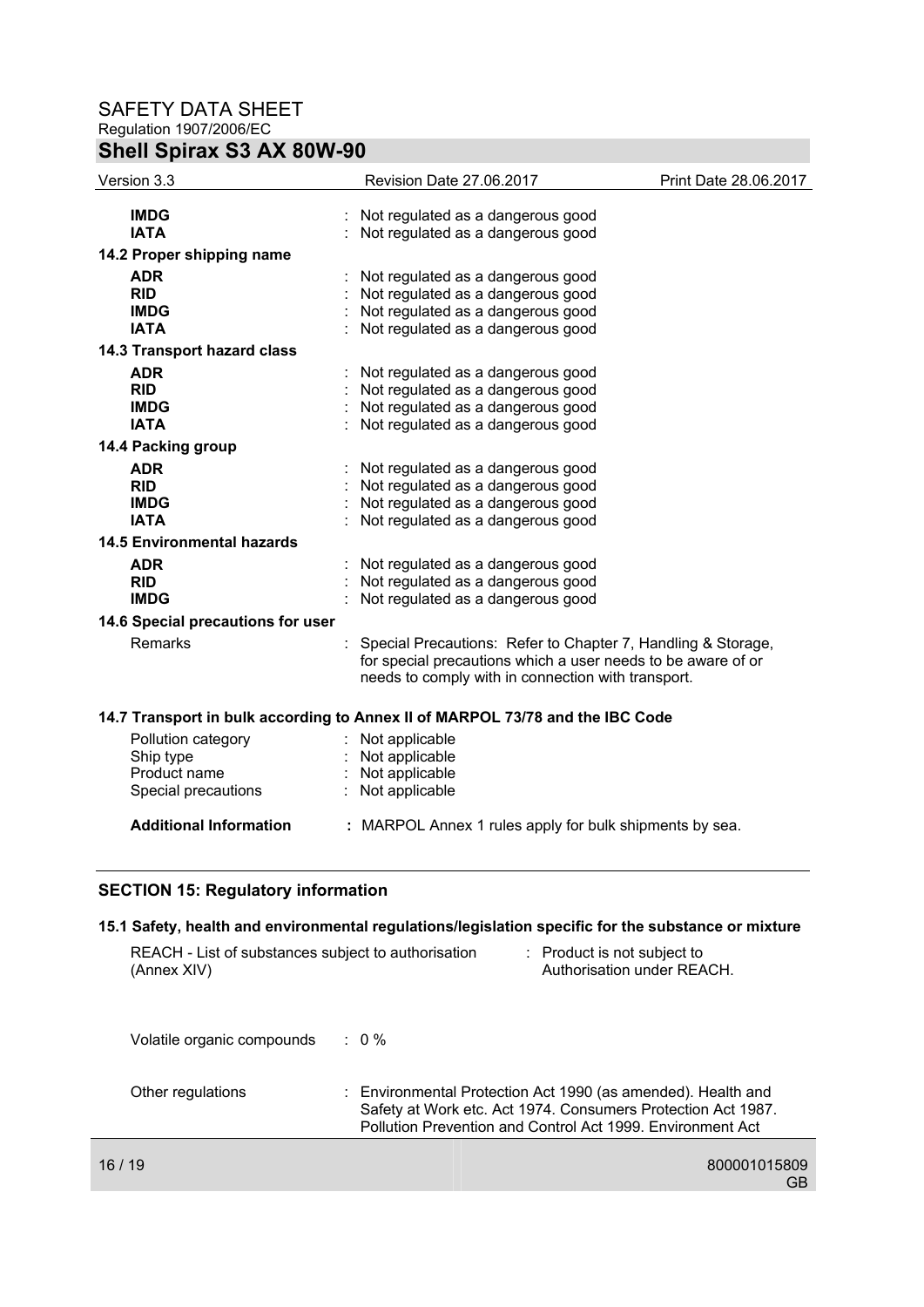| Version 3.3 | Revision Date 27.06.2017                                                                                                                                                                                                                                                                                                                                                                                                                                                                                                                                                                                                                                                                                                                                                                                                                                                                                                                                                                                                                                                                                                                      | Print Date 28.06.2017 |
|-------------|-----------------------------------------------------------------------------------------------------------------------------------------------------------------------------------------------------------------------------------------------------------------------------------------------------------------------------------------------------------------------------------------------------------------------------------------------------------------------------------------------------------------------------------------------------------------------------------------------------------------------------------------------------------------------------------------------------------------------------------------------------------------------------------------------------------------------------------------------------------------------------------------------------------------------------------------------------------------------------------------------------------------------------------------------------------------------------------------------------------------------------------------------|-----------------------|
|             | 1995. Factories Act 1961. The Carriage of Dangerous Goods<br>and Use of Transportable Pressure Equipment (Amendment)<br>Regulations 2011. Chemicals (Hazard Information and<br>Packaging for Supply) Regulations 2009. Control of<br>Substances Hazardous to Health Regulations 2002 (as<br>amended). Merchant Shipping (Dangerous Goods and Marine<br>Pollutants) Regulations 1997. Reporting of Injuries, Diseases<br>and Dangerous Occurrences Regulations 1995 (as amended).<br>Personal Protective Equipment Regulations 2002. Personal<br>Protective Equipment at Work Regulations 1992. Hazardous<br>Waste (England and Wales) Regulations 2005(as amended).<br>Control of Major Accident Hazards Regulations 1999 (as<br>amended). Renewable Transport Fuel Obligations Order 2007<br>(as amended). Energy Act 2011. Environmental Permitting<br>(England and Wales) Regulations 2010 (as amended). Waste<br>(England and Wales) Regulations 2011 (as amended).<br>Planning (Hazardous Substances) Act 1990 and associated<br>regulations. The Environmental Protection (Controls on<br>Ozone-Depleting Substances) Regulations 2011. |                       |

#### **The components of this product are reported in the following inventories:**

| <b>EINECS</b> | : All components listed or polymer exempt. |
|---------------|--------------------------------------------|
| <b>TSCA</b>   | : All components listed.                   |

#### **15.2 Chemical safety assessment**

No Chemical Safety Assessment has been carried out for this substance/mixture by the supplier.

#### **SECTION 16: Other information**

#### **REGULATION (EC) No 1272/2008 Classification procedure:**

Chronic aquatic toxicity, Category 3, H412

Expert judgement and weight of evidence determination.

### **Full text of H-Statements**

| H301<br>Toxic if swallowed.<br>H302<br>Harmful if swallowed.<br>H304<br>May be fatal if swallowed and enters airways. |  |
|-----------------------------------------------------------------------------------------------------------------------|--|
|                                                                                                                       |  |
|                                                                                                                       |  |
|                                                                                                                       |  |
| H311<br>Toxic in contact with skin.                                                                                   |  |
| H314<br>Causes severe skin burns and eye damage.                                                                      |  |
| H318<br>Causes serious eye damage.                                                                                    |  |
| H319<br>Causes serious eye irritation.                                                                                |  |
| H332<br>Harmful if inhaled.                                                                                           |  |
| H335<br>May cause respiratory irritation.                                                                             |  |
| H373<br>May cause damage to organs through prolonged or repeated exposure.                                            |  |
| H400<br>Very toxic to aquatic life.                                                                                   |  |
| H410<br>Very toxic to aquatic life with long lasting effects.                                                         |  |
| H411<br>Toxic to aquatic life with long lasting effects.                                                              |  |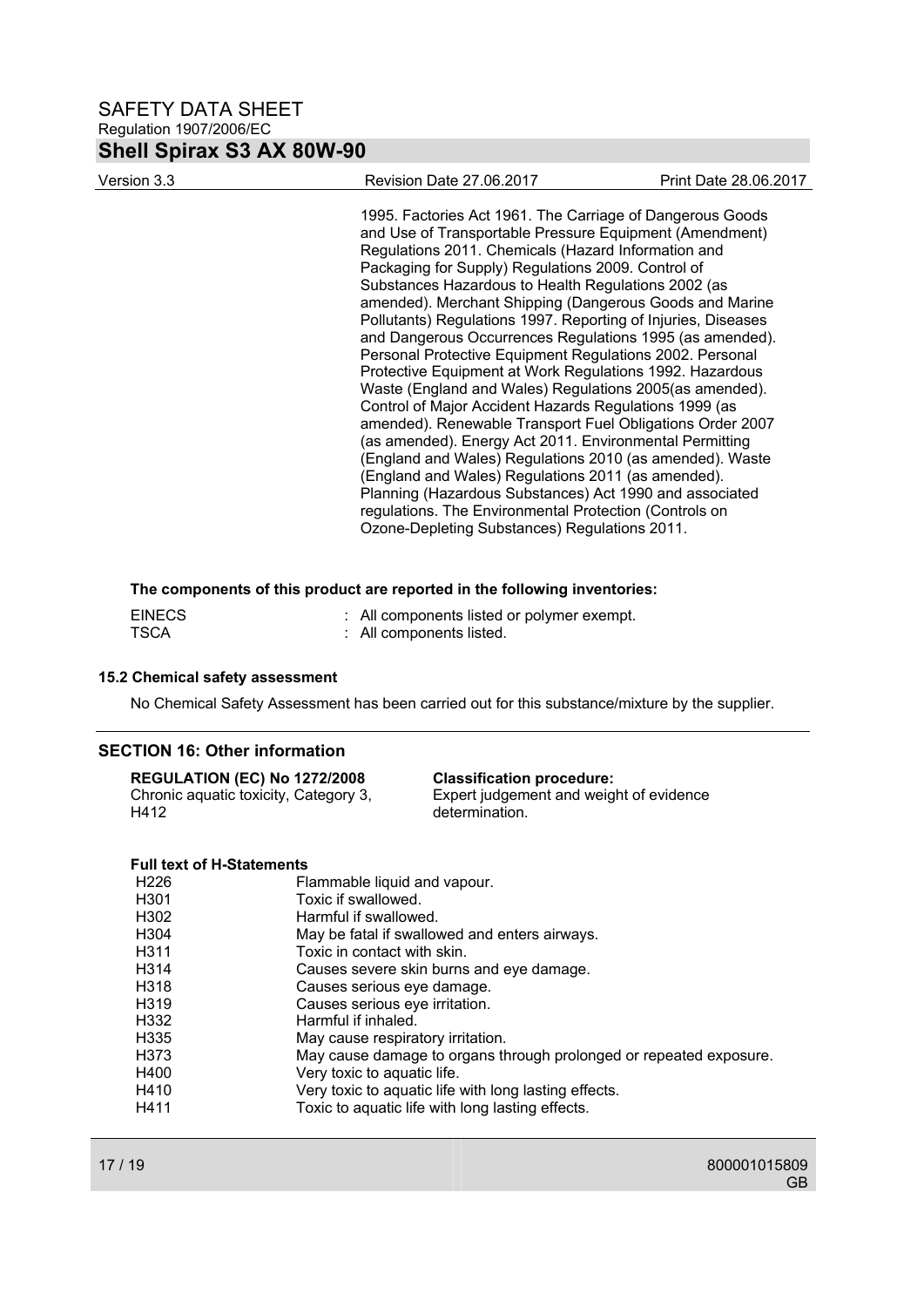Version 3.3 Revision Date 27.06.2017 Print Date 28.06.2017

#### **Full text of other abbreviations**

| Acute Tox.<br><b>Aquatic Acute</b><br><b>Aquatic Chronic</b><br>Asp. Tox.<br>Eye Dam.<br>Eye Irrit.<br>Flam. Liq.<br>Skin Corr.<br>STOT RE<br><b>STOT SE</b><br>Abbreviations and Acronyms | Acute toxicity<br>Acute aquatic toxicity<br>Chronic aquatic toxicity<br>Aspiration hazard<br>Serious eye damage<br>Eye irritation<br>Flammable liquids<br>Skin corrosion<br>Specific target organ toxicity - repeated exposure<br>Specific target organ toxicity - single exposure<br>: The standard abbreviations and acronyms used in this<br>document can be looked up in reference literature (e.g.<br>scientific dictionaries) and/or websites.                                                                                                                                                                                                                                                                                                                                                                                                                                                                                                                                                                                                                                                                                                                                                                                                                                                                                                                                                                                                                                                                                                                                                                                                                                             |
|--------------------------------------------------------------------------------------------------------------------------------------------------------------------------------------------|--------------------------------------------------------------------------------------------------------------------------------------------------------------------------------------------------------------------------------------------------------------------------------------------------------------------------------------------------------------------------------------------------------------------------------------------------------------------------------------------------------------------------------------------------------------------------------------------------------------------------------------------------------------------------------------------------------------------------------------------------------------------------------------------------------------------------------------------------------------------------------------------------------------------------------------------------------------------------------------------------------------------------------------------------------------------------------------------------------------------------------------------------------------------------------------------------------------------------------------------------------------------------------------------------------------------------------------------------------------------------------------------------------------------------------------------------------------------------------------------------------------------------------------------------------------------------------------------------------------------------------------------------------------------------------------------------|
|                                                                                                                                                                                            | ACGIH = American Conference of Governmental Industrial<br><b>Hygienists</b><br>ADR = European Agreement concerning the International<br>Carriage of Dangerous Goods by Road<br>AICS = Australian Inventory of Chemical Substances<br>ASTM = American Society for Testing and Materials<br>BEL = Biological exposure limits<br>BTEX = Benzene, Toluene, Ethylbenzene, Xylenes<br><b>CAS = Chemical Abstracts Service</b><br>CEFIC = European Chemical Industry Council<br>CLP = Classification Packaging and Labelling<br>COC = Cleveland Open-Cup<br>DIN = Deutsches Institut fur Normung<br>DMEL = Derived Minimal Effect Level<br>DNEL = Derived No Effect Level<br>DSL = Canada Domestic Substance List<br>EC = European Commission<br>EC50 = Effective Concentration fifty<br>ECETOC = European Center on Ecotoxicology and<br><b>Toxicology Of Chemicals</b><br>ECHA = European Chemicals Agency<br>EINECS = The European Inventory of Existing Commercial<br><b>Chemical Substances</b><br>EL50 = Effective Loading fifty<br><b>ENCS = Japanese Existing and New Chemical Substances</b><br>Inventory<br>EWC = European Waste Code<br>GHS = Globally Harmonised System of Classification and<br>Labelling of Chemicals<br>IARC = International Agency for Research on Cancer<br>IATA = International Air Transport Association<br>IC50 = Inhibitory Concentration fifty<br>IL50 = Inhibitory Level fifty<br><b>IMDG = International Maritime Dangerous Goods</b><br><b>INV = Chinese Chemicals Inventory</b><br>IP346 = Institute of Petroleum test method $N^{\circ}$ 346 for the<br>determination of polycyclic aromatics DMSO-extractables<br>KECI = Korea Existing Chemicals Inventory |